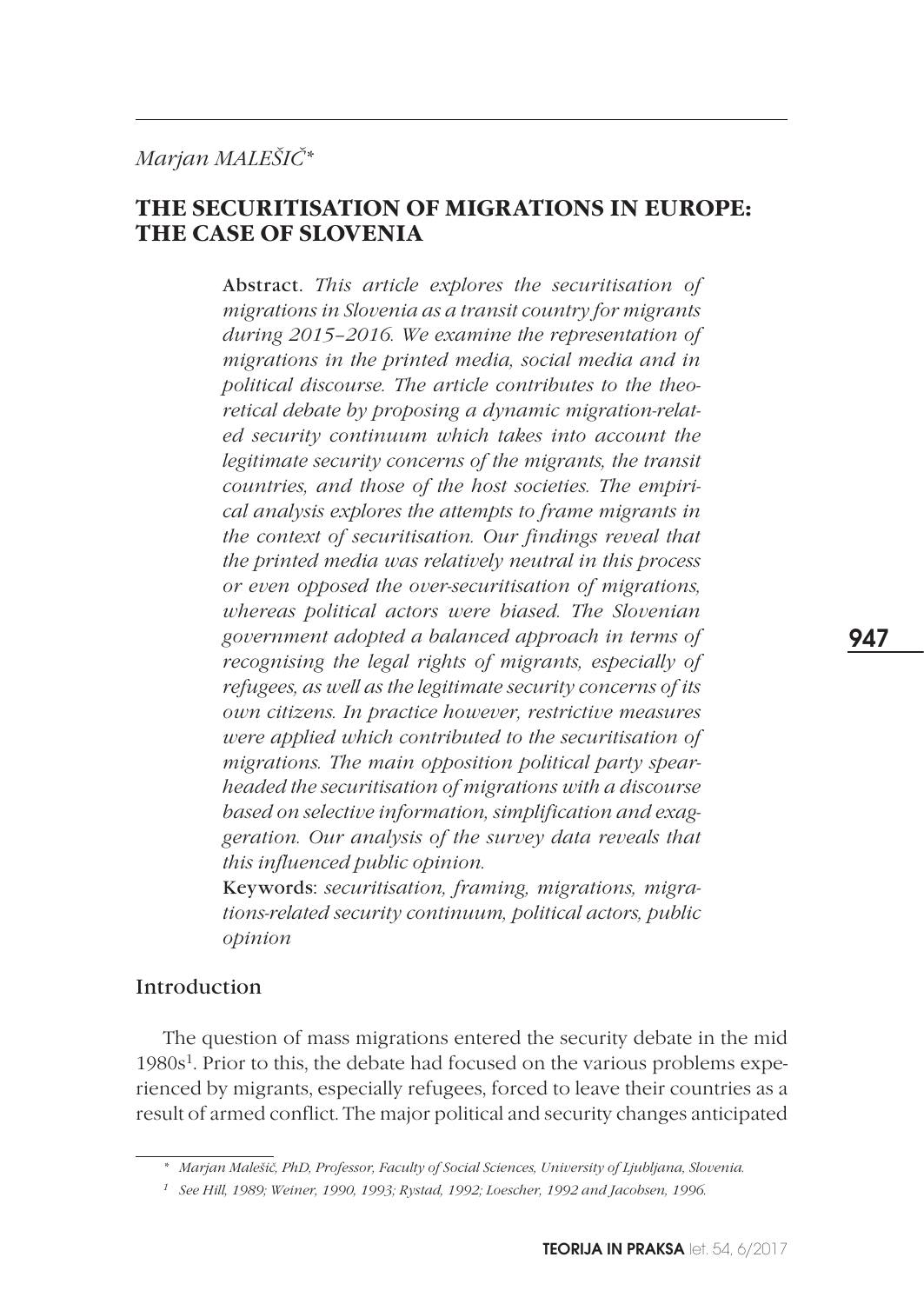in Eastern Europe raised concerns in the West as to what the mass movement of people would mean for the security of states and regions. As Weiner (1990: 1) noted, while the mass movement of people can affect the security of states, the security considerations of states may influence the movement of people. The next major milestone that enforced the construction of the security-migration nexus was the terrorist attack against USA on 11 September 2001 (Burgess, 2011: 14; Pinyol-Jimenez, 2012: 36), and that logic was repeatedly witnessed in Europe with the Al-Qaeda and ISIS terrorist attacks in Spain, Great Britain, France, Belgium, Germany and other countries. As a result, migrations became related to national and regional security, and the migration policies reflected this security bias while neglecting the humanitarian dimension. State border controls and admission policies became the main instruments to control migration flows in order to provide security for nation states. Securitisation strategies and restrictive migration policies have led to a process of illegitimating the presence of immigrants in Europe (Pinyol-Jimenez, 2012: 42).

The increasing sense of insecurity relating to migrations is not limited to public opinion but has also shaped the formation of restrictive migrant policies which have often appeared to oppose Europe's prevailing culture and values, and have contravened international law (Burgess, 2011: 14–15). We have often witnessed public claims that migrants have negative security implications for their host societies, from acting as economic competitors and creating job insecurity, health risks and crime, to distorting the national identity, raising xenophobia and discrimination.

The securitisation of migrations was reinforced in Europe, especially in 2015, when some European countries experienced a massive influx of refugees and other migrants<sup>2</sup>, mainly from the Middle East and North Africa (MENA). The number of people applying for asylum in the European Union (EU) more than doubled in 2015, reaching a record 1.26 million, according to the EU statistics agency (Rankin, 2016). This trend sparked a crisis as countries struggled to cope with the influx, and the EU was divided as to how to deal with the crisis.

The wave of mass migration brought about a number of theses on the migrant-security nexus that could be summarised as follows: migrant flows are abused by Islamic extremists in order to reach destination countries in Europe to perpetrate acts of terrorism; some migrants could be radicalised in camps, in religious and educational institutions, and in prisons and might

*<sup>2</sup> We will predominantly use the term 'migrants' to refer to this particular group of people. Namely, according to the International Organization for Migrations a migrant is 'any person who is moving or has moved across an international border or within a State away from his/her habitual place of residence, regardless of (1) the person's legal status; (2) whether the movement is voluntary or involuntary; (3) what the causes for the movement are; or (4) what the length of the stay is' (IOM, 2017).*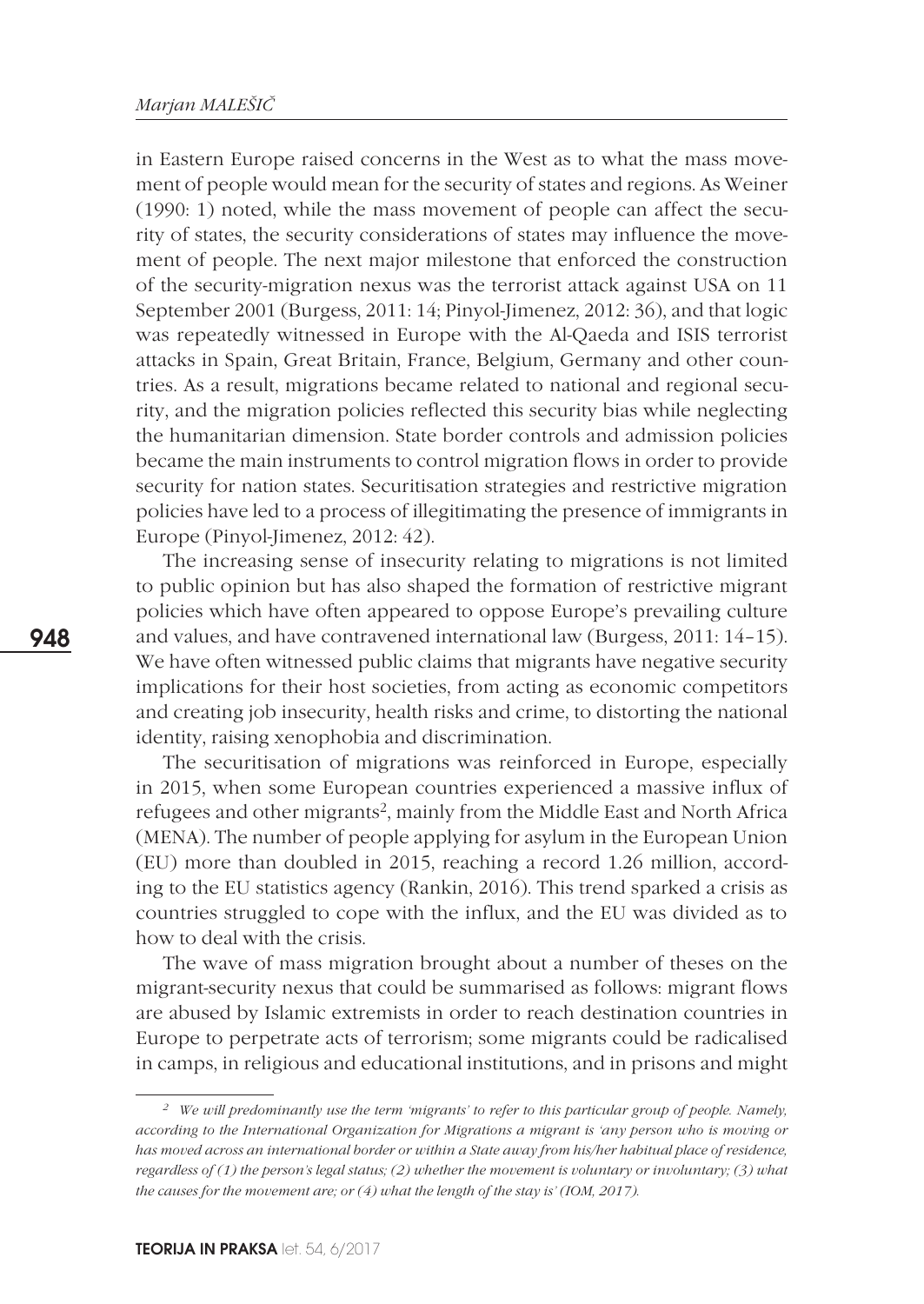have converted to extreme Islamic ideas and become terrorists; if not properly integrated into their host societies, individuals might become part of organised crime groups; mass migrations stimulate a rise in extreme-right political ideas that reject migrants, disseminate anti-migrant rhetoric and xenophobia, and create conflict with governments, state security forces, migrants and left-wing political groups which tend to support migrants<sup>3</sup>. By contrast, the legitimate security concerns of the migrants themselves have rarely been raised in the mainstream debate.

In this article, we will examine the attempts to securitise migrants in one particular EU country, namely Slovenia, which was predominantly a transit country for migrants during 2015–2016. We will begin with a brief overview of the prevailing theoretical arguments on the migration-security nexus and explain the concept of framing. We will then introduce our methodological approach and undertake an empirical analysis of the attempts to securitise the migration flows crossing Slovenia by using framing. We will present our results and discuss key findings.

The analysis was based on the following *research questions:* (1) to what extent did selected printed media contribute to the securitisation of migrants by using framing?; (2) what was the government's migrant-related discourse as presented in the printed media and what kind of extraordinary measures did the government adopt to manage the migrant crisis?; (3) to what extent was framing used by the opposition in its discourse on migrants to securitise them, and what methods did they use to achieve this?; and (4) what was the public's reaction to the migrant crisis and to the media and political discourse on migrations? In order to explore the level of securitisation of the migrant phenomenon in Slovenia, we applied a *content analysis method* to assess the messages in the printed media. The two publications we chose were *Slovenske novice* (Slovenian News) and *Delo* (Labour)<sup>4</sup>. Firstly, we reviewed their editorial policies and analysed their style of reporting, and secondly, we indirectly assessed the attitudes of the government and opposition towards the migration crisis as reported in these two publications. We also explored the public discourse pertaining to migrations of the main opposition party, the Slovenian Democratic Party (SDS), as found on Twitter, Facebook, and parliamentary transcripts. Finally, we conducted *a secondary analysis of public opinion data* on migrations, relating to the security concerns of the general public.

*<sup>3</sup> For example, Germany and Poland witnessed clashes between demonstrators for and against migrants. In Slovenia in March 2016 a public argument broke out between right-wing and left-wing protesters.*

*<sup>4</sup> The analysis of reporting of Television Slovenia about the same migrant crisis has already been accomplished by Vezovnik (2017).*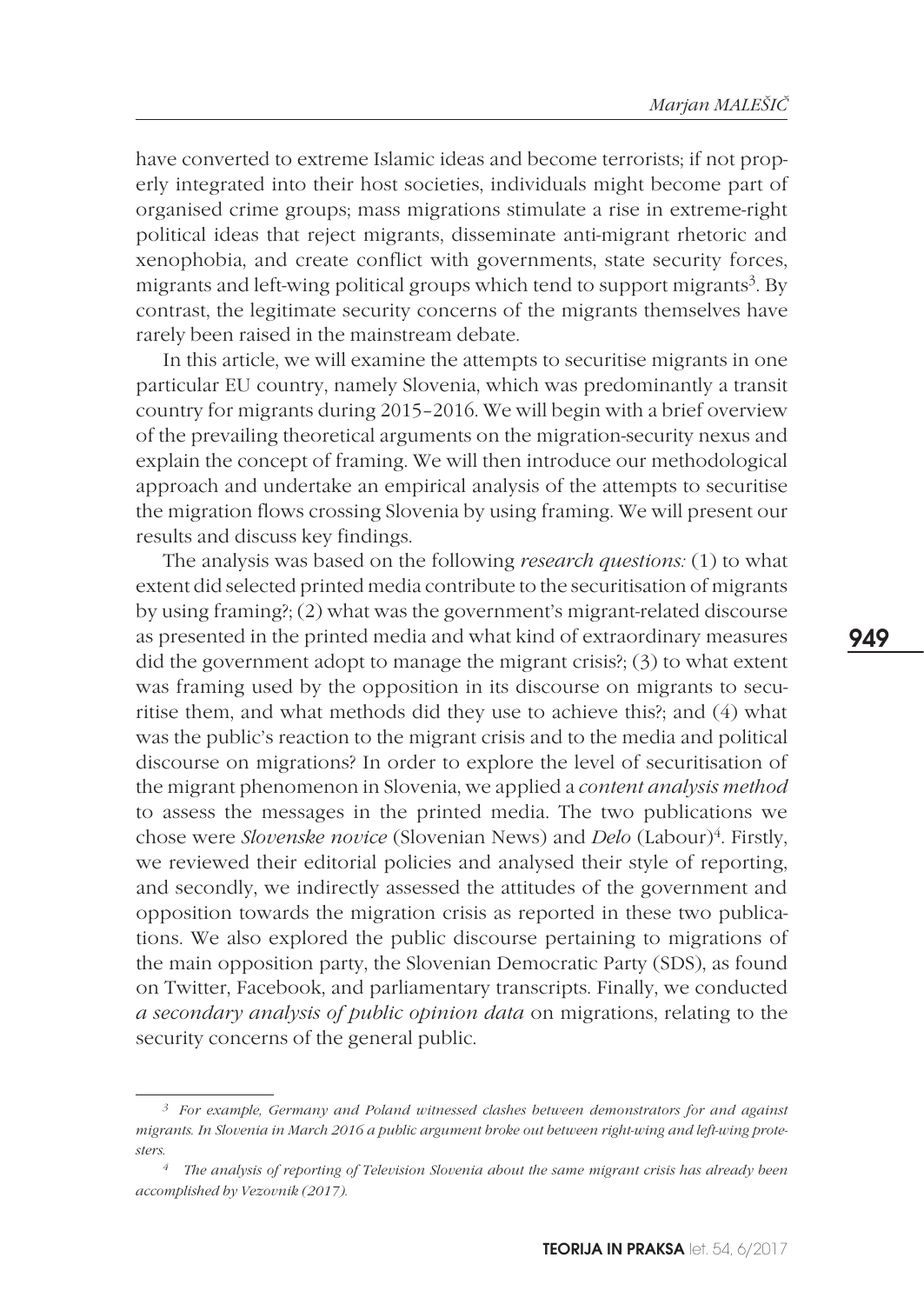#### Mass migrations and security

Securitisation is a process in which an issue is presented as an existential threat, requiring emergency measures and justifying actions outside the normal bounds of political procedure. Therefore, a political actor (whether a state agent or otherwise) claims a right to deal with the issue by extraordinary means, and the right to break the normal political rules of the game. Consequently the issue becomes an existential threat, not because it necessarily is a real threat but because it is presented in this way (Buzan, Wæver, de Wilde, 1998: 23–24). Mass migrations were often perceived as a potential threat to traditional patterns of language, culture, customs, religious and national identity, cohesion and way of life. There were also analysts who suggested that the securitisation of migrations might lead to their militarisation, and warned that traditional security structures such as the military were unsuitable for solving what was essentially a political problem (Fierke, 2007).

Migrants are often viewed as a political threat or security risk in their home country because they often oppose their own country's political-military regime. In their host nation they are viewed as a security threat<sup>5</sup>, as a social and economic problem, and a threat to the local cultural identity. They may be used as leverage by the host country against the country of origin $^6$  (comp. Weiner, 2011). Therefore migrants are often associated with terrorism and crime and perceived to be a burden on the economic, educational, health, welfare and employment systems as revealed by Huysmans (2006) and Hammarstad (2014).

According to Lohrman (2000) the mass movement of people across national borders influences security on three levels. Firstly, transition countries and host nations interpret mass international population movements as a threat to their economic well-being, public order, cultural and religious values, and political stability. Secondly, the relations between the states are tested because population movements tend to create tensions between them and burden their bilateral relations, undermining regional and international stability. Thirdly, there are also implications for the security and dignity of the migrants themselves who are subjected to involuntary forced resettlement, inhumane conditions in refugee camps, the greed of smugglers, dangerous routes to destination countries, the unpredictable

*<sup>5</sup> To illustrate, Kosovan Albanian refugees fleeing en mass to Macedonia in 1999 swelled the Macedonian Albanian minority which represented around one third of the entire population; it is unsurprising that tensions between Albanians and Macedonians in Macedonia subsequently escalated to political struggle and pockets of armed conflict which ceased in 2001 with the signing of the Ohrid Agreement.*

*<sup>6</sup> In 2016, Turkey used migrants as a political leverage to achieve some strategic objectives relating to its neighbouring countries and the EU.*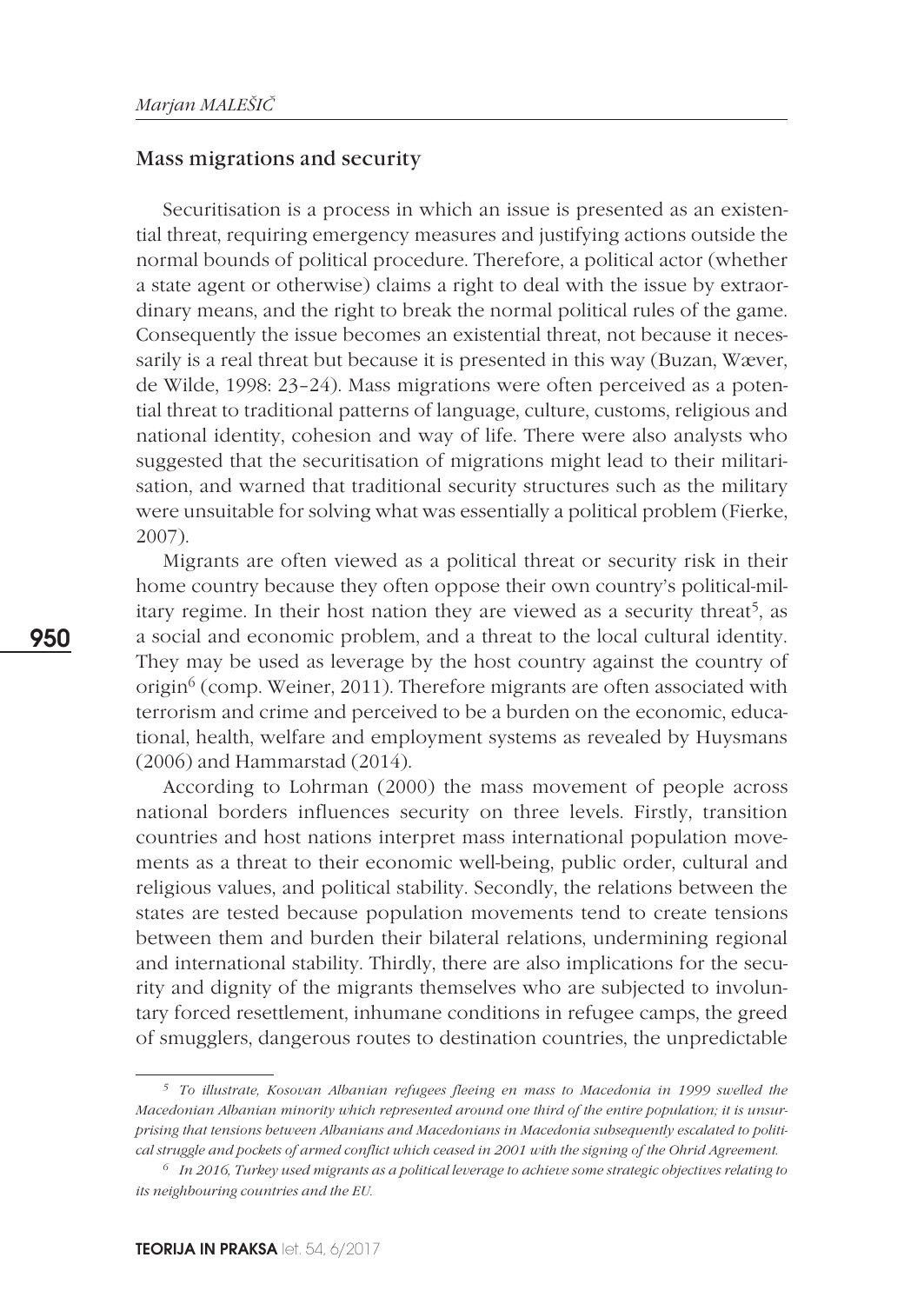behaviour of international actors, and are often unwelcome in the destination countries (see also Todor, Repez and Postolache, 2014). Burgess (2011: 14–15) concurs that migrants are also challenged by security considerations in terms of the insecurity that motivates them to leave their countries in the first place, in terms of the security issues while in transit, especially if they want to enter the destination country illegally, and in terms of being subject to exploitation on the labour market, victims of human trafficking, and subjected to general social marginalisation and discrimination in the host country (see also Guild, 2009).

There are some authors (such as Adamson, 2006) who predominantly emphasise the national security concerns of states without taking the security concerns of migrants into account. Adamson considers the relationship between security and mass migrations in the context of the globalisation process and claims that migrations affect states' interests in the national security realm. First of all, state sovereignty is at stake in terms of its ability to control its borders and secure autonomy. Mass migrations affect border control issues, the preservation of national territory, identity and national objectives. The balance of power among states can also be shaken because mass migrations affect the ability of states to plan and implement their economic, political/diplomatic and military authority. The latter argument may influence the nature of violent conflicts between states due to the effect that migrations have on internal conflicts, organised crime and international terrorism.

On this basis, stricter borders controls and immigration reforms were introduced by governments 'to protect national security'. This process stoked various fears of migrants and served to dehumanise them, leading to their rejection, deportation and the deprivation of help which they required (Hammarstad, 2014). The impact of migrants on national security has often been exaggerated and manipulated by political actors for short-term political gain. As Lohrmann (2000: 5) suggests, the migration-security nexus was not self-evident; rather, both concepts should be comprehended as a result of the discourses and practices of social groups and institutions in a given particular cultural, social-economic and political context7. As Choucri (2002) observes, this nexus depends on one's perspective. Similarly, Pinyol-Jimenez (2012: 38) warns that analysing the migration-security nexus is a complex issue because both concepts are 'inherently subjective'. It is questionable whether the 'urgent security issues and threats' are real or merely constructs to mobilise public opinion and create the legitimacy and authority for dealing with that 'threat'.

*<sup>7</sup> In the security context, Simmons (2006) suggests that demographic movements and the attacks of various extremists are two factors that dominate national security at the global level.*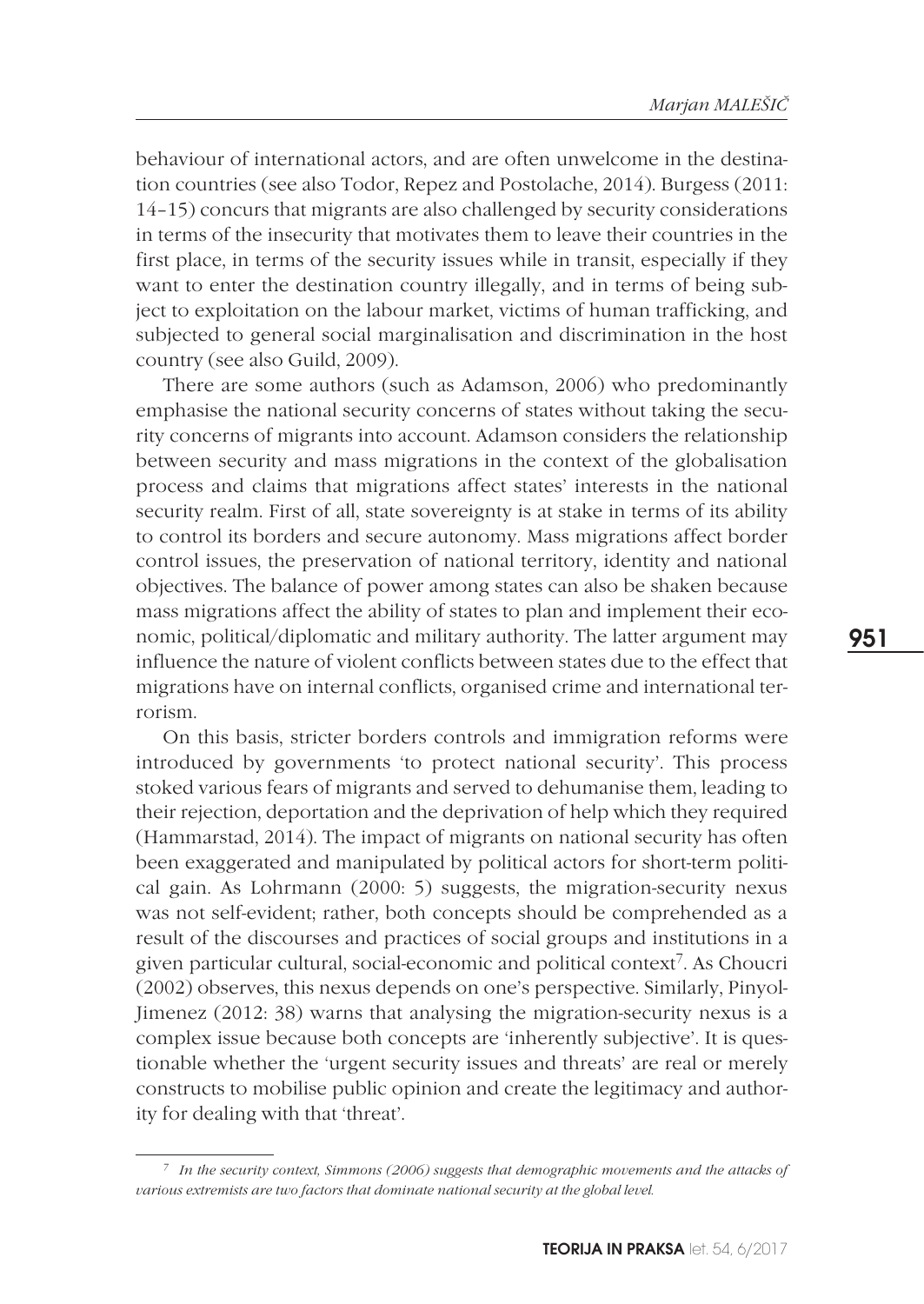## Framing

If certain media and political actors in Slovenia intended to securitise migrations, the best method of achieving this appears to have been 'framing'. Framing is an integral part of conveying and processing data on a daily basis. The intention is to convince an audience to believe a certain idea and/ or to mobilise it for a certain cause. The term is used in media studies, psychology, sociology, political science, but also in medical studies. In social sciences, framing is generally understood to mean the social construction of a phenomenon by the mass media, by political or social organisations, leaders, movements or other actors. The intention of framing is to gain selective influence over the audiences' perception of social events and processes. Druckman (2001) draws the distinction between 'frames in thought' (mental representations, interpretations and simplifications of reality) and 'frames in communication' (communication of frames between various actors). In politics and mass media communication, framing means the use of rhetoric in a way that encourages certain interpretations and discourages others.

In the field of psychology, framing is a schema of interpretation, a collection of anecdotes and stereotypes that individuals rely on in order to understand and respond to events and processes (Goffman, 1974). Influenced by biological and cultural factors, people build mental filters that help them make sense of a complicated world. Framing is effective, Fiske and Taylor (1991) claim, because it is a heuristic or mental shortcut and it enables people to process information quickly. This fact gives tremendous power to those who send (frame) the information to the audience, because by using schemas they influence how the receivers will interpret the message (Entman, 1993).

Generally speaking, in the communication process, framing defines how the mass media shapes public opinion (Scheufele and Iyengar, 2014). Research in the field reveals two general approaches: firstly, frame building, in terms of how frames create social discourse about an issue and how different frames are adopted by journalists; and secondly, frame setting, in terms of how the media's framing influences an audience (Tewksbury and Scheufele, 2009). As Iyengar suggests (1991), the influence of the mass media could be exerted through an episodic news frame which takes the form of a case study or event-oriented report and depicts public issues in terms of concrete instances, or through a thematic news frame which places public issues in a more abstract context directed at general outcomes or conditions. In practice it seems that the mass media have several options when using framing in their communication activities, especially by selecting which issues, topics and events to cover, by omitting to mention others, and by promoting only certain values, facts and considerations during their reporting of selected issues, topics and events.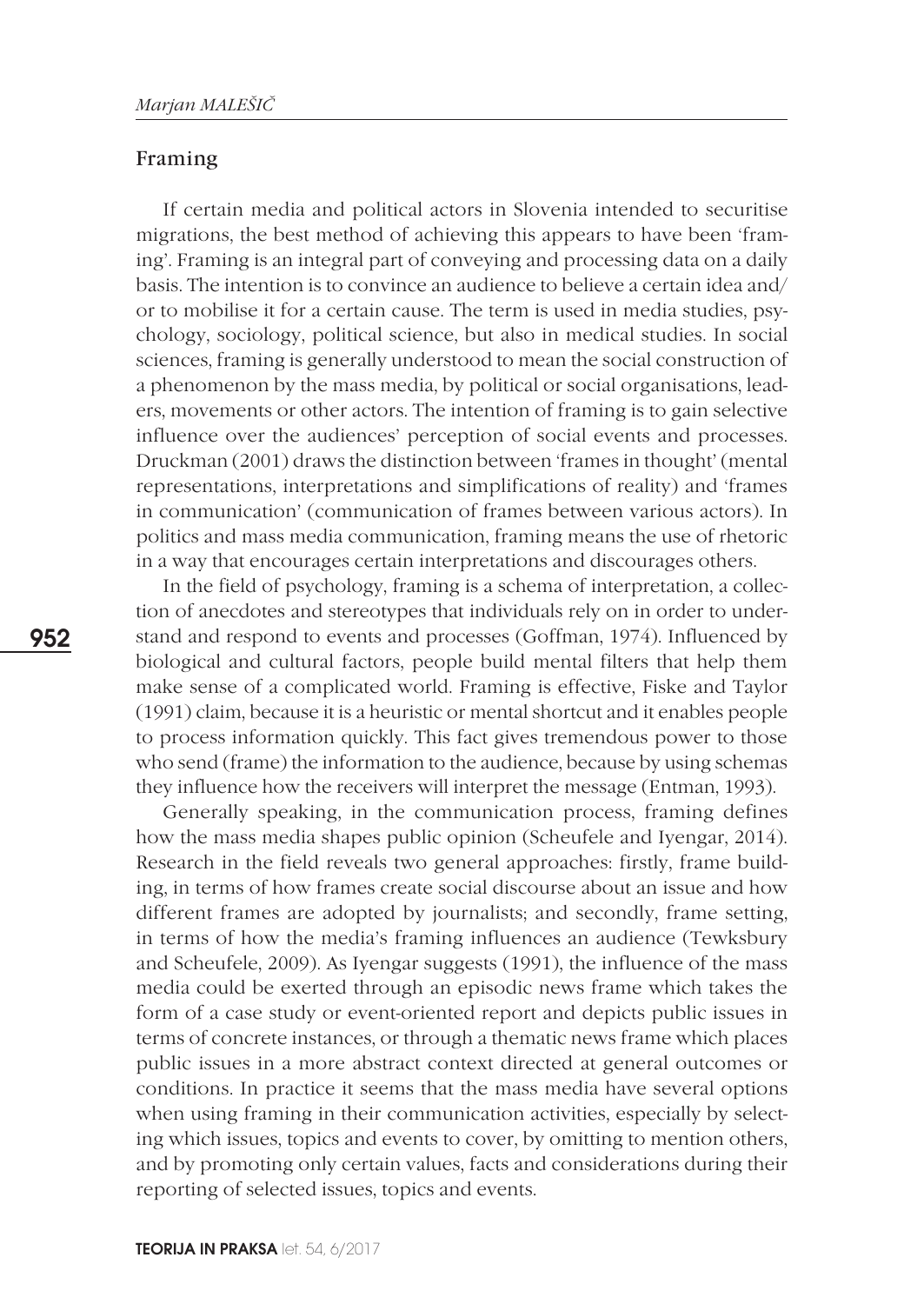Pinto (2014) has already connected securitisation, as understood by the Copenhagen School, with framing. Pinto approaches framing through a specific analytical scheme offered by Snow and Benford (1988) within the context of social movement research and the specific case of the Arab Spring protests in Bahrain. Pinto (2014: 163) integrates the phenomena of securitisation with framing, coining a new term 'security framing'. By contrast, in our analysis we use both phenomena separately, understanding the securitisation of migrations as the potential *purpose* of the mass media and political actors, and the process of framing as a possible *method* for them to achieve this purpose.

## Empirical analysis

The frequency of considerations about the migration-security nexus in Europe increased in 2015–16, when some European countries experienced a huge influx of refugees and migrants from Syria, Iraq, Afghanistan and other countries. As we explained in the introduction, we will focus on the case of the securitisation of migrations by using media and political debate framing in Slovenia as a transit country for migrants.

## *Method: qualitative and quantitative approach*

The starting point of our analysis is the chronology of events in the critical phase of the migrant crisis in Slovenia marked by the entry point in mid-September 2015, when migrants started to enter the Slovenian territory *en mass*, and the exit point in mid-March 2016, when the Balkan migration route was closed as a result of the agreement between the EU and Turkey to prevent illegal border crossings (EU-Turkey Statement, 2016).

The crucial events of chronology in the abovementioned period occurred on 17 September 2015, when 300 migrants crossed the Croatian-Slovenian border, on 17 October, when Hungarian authorities closed the borders between Hungary and Croatia which re-directed migrants from the Serbia-Hungary-Austria-Germany route to the Serbia-Croatia-Slovenia-Austria-Germany route), on 21 October, when the daily number of migrants entering Slovenia peaked at 12,616, on 25 October, when the Slovenian Armed Forces (SAF) was ordered to work alongside the police at border crossings (the new article of the Defence Act came into force as an option from 11 December), on 11 November, when first meters of razor-wire fence were erected along the Slovenian-Croatian border<sup>8</sup>, on 16 February 2016, when

*<sup>8</sup> The razor-wire fence has been erected along approximately 200 kilometres of the 670 kilometre land border between the countries. This project continues at the beginning of 2017, despite the fact that the crisis is over.*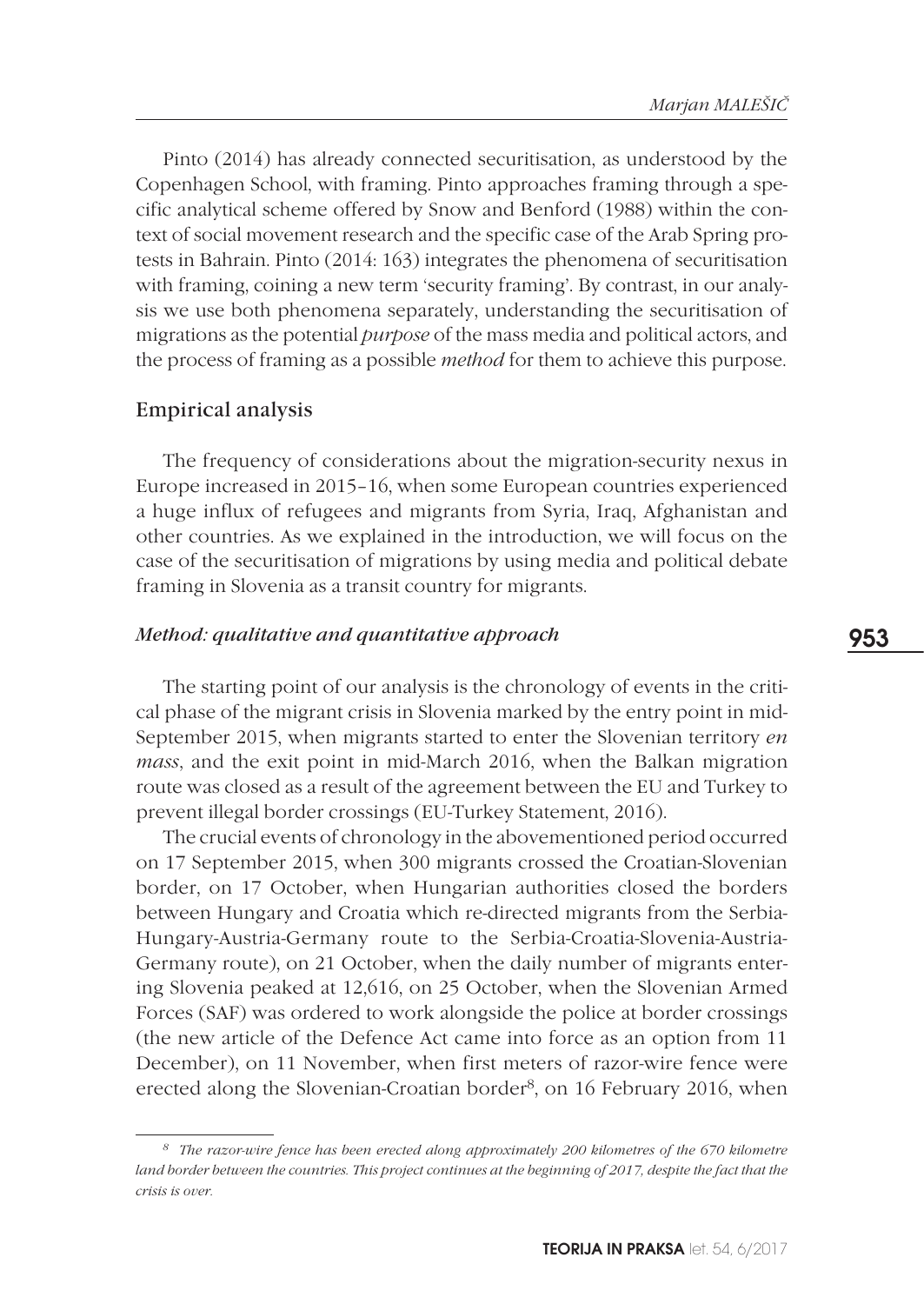the number of migrants entering and crossing Slovenia in the last months reached 470,000, on 24 February, when the parliament voted by a two-thirds majority to engage the members of the SAF to perform the extraordinary policing duties mentioned above, on 8 March, when the Balkan migrant route was closed, and on 18 March, when the agreement between the EU and Turkey was reached, stipulating an end to the illegal border crossings<sup>9</sup>.

We performed our content analysis of *Slovenske novice* and *Delo* in the following way: we initially checked all articles published online during the period 1 September 2015 to 31 May 2016. For each publication, more than 200 articles were available for analysis. Our sample consisted of 45 articles from *Slovenske novice* and 30 from *Delo* which covered the crucial events identified in the chronology of the migrant crisis. Our content analysis primarily focussed on concepts relating to the securitisation of migration flows using framing. Based on our sample of newspaper articles, we reviewed the editorial policies and analysed how both newspapers reported on the migrant crisis, and concurrently extracted and discussed the most frequent and typical messages the government and the opposition conveyed to the readers through these newspapers. Therefore the intention of our content analysis was not to measure the frequency of items but rather a qualitative conceptual analysis (comp. Barelson, 1971).

For the same period (1 September 2015 to 31 May 2016), we also analysed the public discourse on migrants which was published on the social media of leading representatives of Slovenia's main opposition party, *Slovenska demokratska stranka* (SDS, the Slovenian Democratic Party), which adopted a strongly anti-migrant line. We analysed 72 messages released on Twitter and 23 on Facebook. Additionally, we also analysed transcripts of two leading SDS discussants at the regularly parliamentary session held on 20 May 2016.

Finally, we conducted a secondary analysis of public opinion data obtained from three survey agencies to determine whether there had been any change in Slovenian public opinion as a result of the migrant crisis with regard to public perceptions of security, and the popularity of those political actors who influenced the public's perceptions. The data was obtained from the following surveys: Defence Research Centre and the Public Opinion Research Centre at the Institute of Social Sciences, University of Ljubljana (November 2015 – February 2016, adult inhabitants of Slovenia 18+, N=1,024), *Delostik* (September 2015 – March 2016, adult inhabitants of Slovenia 18+, N=400) and *Ninamedia* (August 2015 – May 2016, adult

*<sup>9</sup> Until this date almost half a million migrants entered Slovenia, although the vast majority of them continued onwards, first to Austria and then to Germany and Sweden, respectively. According to the official figures of the Ministry of Interior, only 368 migrants actually chose to remain in Slovenia as of 6 April 2016 (Ministry of Interior, 2016).*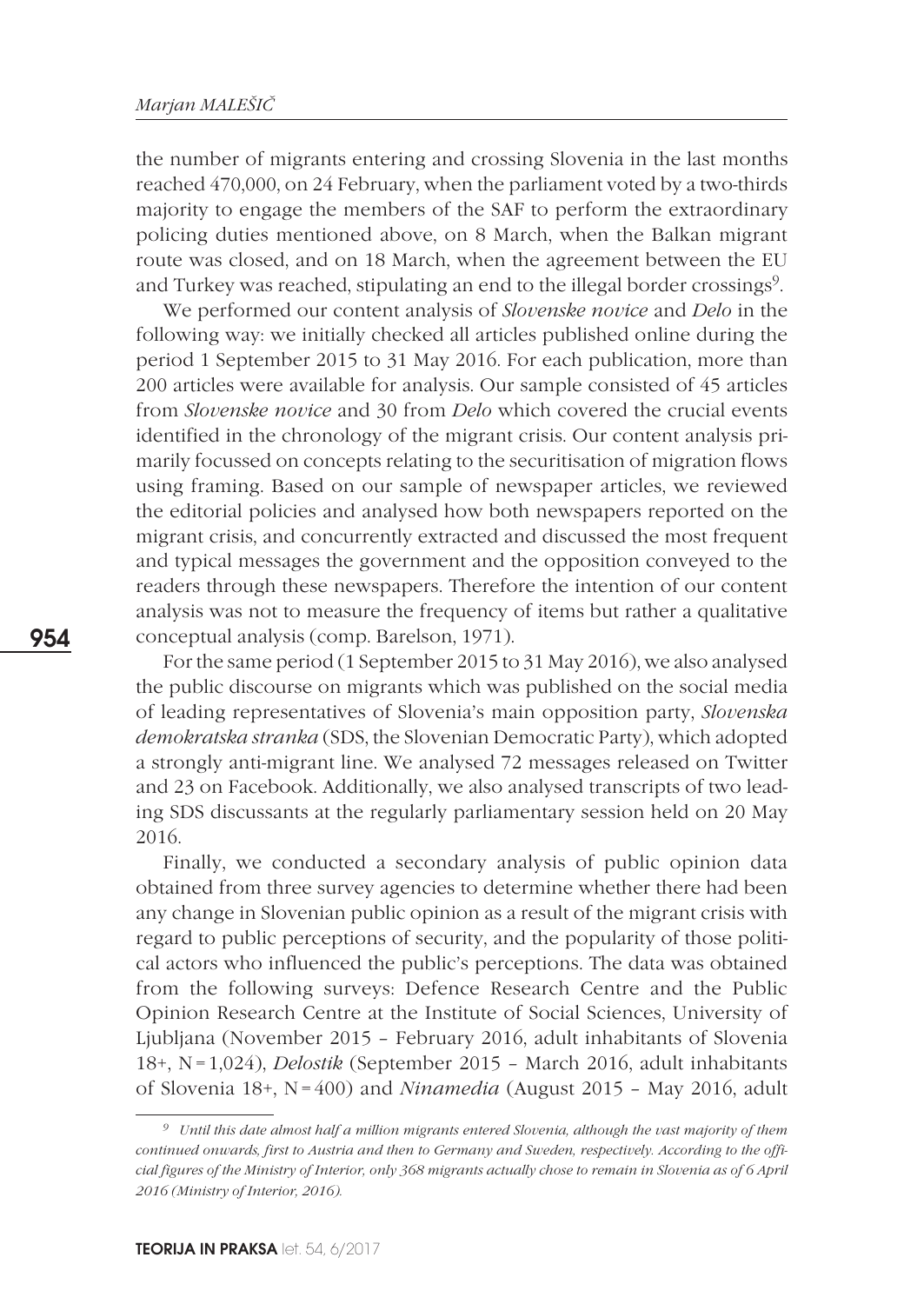inhabitants of Slovenia  $18+$ , N=700). We measured those theoretical variables (migrants as a security threat, migrants as a humanitarian problem, the attitude towards EU and domestic migrant policy, public support to political parties and their protagonists that securitise migrations) that were crucial for the subject of analysis.

### *Printed media analysis*

*Slovenske novice* is a tabloid newspaper with the highest circulation of any newspaper in Slovenia: approximately 67,000 copies per day. The newspaper reported on several incidents relating to migrants: in Slovenia a fire was set in a camp and a group of migrants stoned the firemen; a fight occurred between migrants in a camp, migrants broke the wall socket in order to recharge in their mobile phones; in Sweden, a migrant (aged 14) killed his schoolmate (aged 15) using a knife; an asylum seeker killed a woman (22); migrants attacked Refugee Centre staff; in Germany authorities appropriated money and jewellery from refugees; a refugee died of cold waiting for days in front of the Refugee Office; refugees were sleeping when a firemen set a fire; refugees attacked a woman and two senior citizens; the public was incensed by the proposal to shoot at migrants in order to halt their arrival in the country (a proposal of the movement 'An Alternative for Germany'); new disasters on the Mediterranean Sea claimed additional lives, children among them; pregnant women use their hands to protect the lives in their bodies.

*Slovenske novice* also published news from the international press: one terrorist who was part of the migrant flow was caught in Italy; the Hungarian Prime Minister, Orban, stated that more and more terrorists were misusing migrant flows to reach the EU; the Czech President, Miloš Zeman, suggested that the migrant wave is an alternative Egyptian Muslim Brotherhood designed to conquer Europe: 95 bombers allegedly entered the EU from Syria waiting for the order to carry out terrorist attacks. At least three terrorists who perpetrated the attack on Brussels arrived in Belgium through the Balkan route, having passed through Slovenia.

The content analysis indirectly reveals the main attitudes towards migration and the level of its securitisation by the representatives of the government coalition and the opposition political parties<sup>10</sup>. Representatives of the former stressed that during the migrant crisis the state institutions were prepared to act effectively and in a coordinated manner. Slovenes

*<sup>10</sup> The centre-left government coalition consists of three political parties: the Modern Centre Party (SMC); the Social Democrats (SD); and the Democratic Party of Pensioners (DESUS). The leading opposition party is the right-wing Slovenian Democratic Party (SDS), often supported by New Slovenia (NSi), a Christian democratic party. The third opposition party is the United Left (ZL).*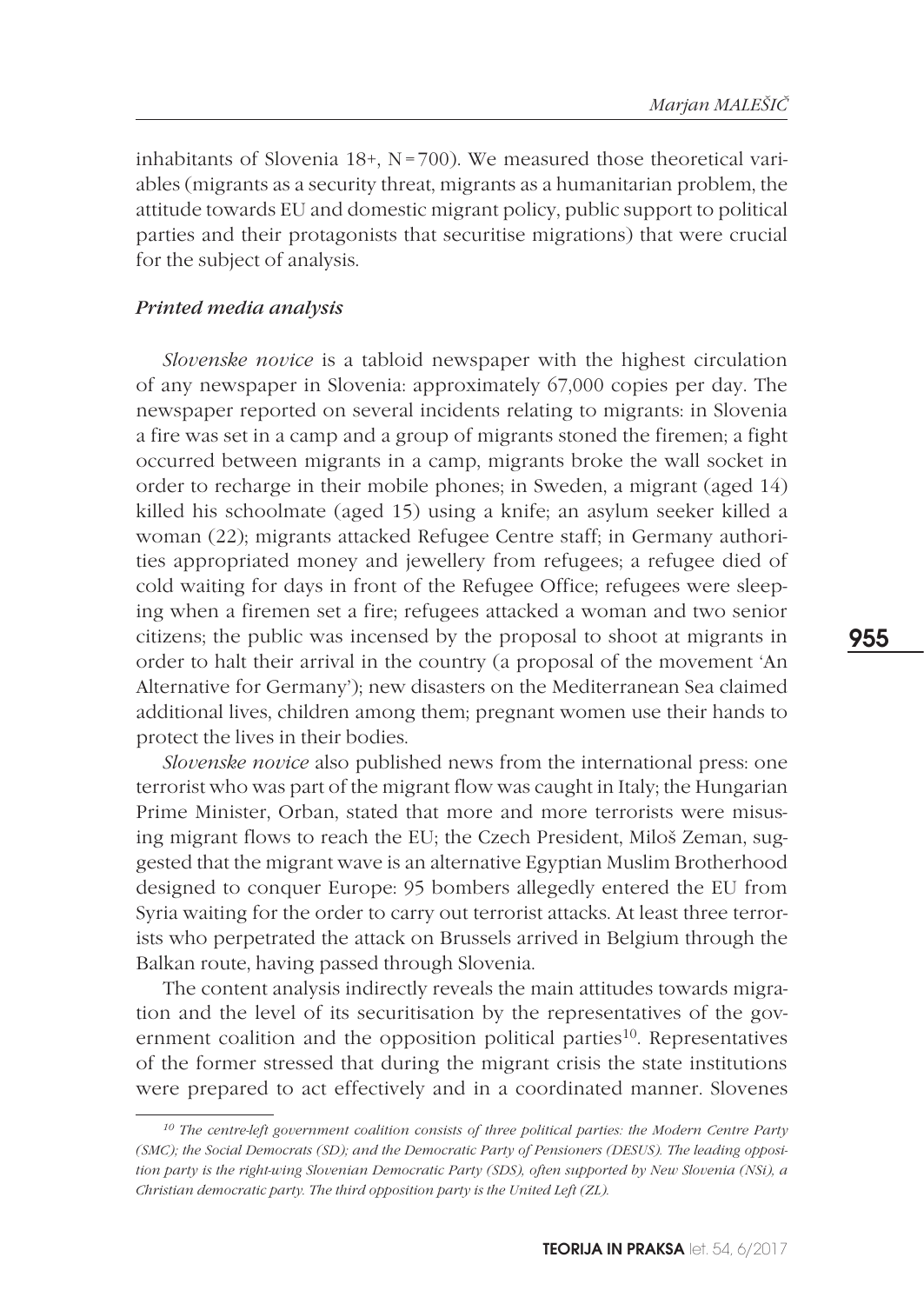are a nation of solidarity and humanitarianism, but the government cannot allow migrants to enter and stay in Slovenia uncontrolled. On the one hand, according to international law we ought to help migrants; on the other hand, we ought to protect the security interests of citizens of Slovenia. The 'technical fence' along Slovenian-Croatian border is needed to control the migrant flows, nevertheless, although the migrant crisis poses a security risk, not every refugee or migrant is a terrorist as the opposition suggests. A few tens of migrants were additionally checked from a security point of view, but their connections to terrorism were not proven. The military need to help the police at the border. The referendum on migrant settlement proposed by the part of opposition is against European laws and against several international conventions.

Representatives of two opposition parties, SDS and NSi, have suggested that Slovenia should close the border to migrants as Hungary has, and this would increase the security of citizens and migrants at the same time. The opposition has suggested that the government is not prepared for the migration flow, its reactions are too slow, and the Slovenian border is full of holes like a 'Swiss cheese'. There are increasing numbers of terrorists among migrants and an attack could occur in any of the transit countries, including Slovenia. Allegedly, there were a few tens of fighters from Syria and Middle East identified in Slovenia, a 'fact' denied by the government. The opposition asked whether the government considers adopting a measure similar to the Slovak authorities' ban on Muslim migrants from entering the country. SDS, supported by NSi, proposed a referendum on whether some migrants should be resettled to Slovenia as part of the EU-wide policy to share the migrant burden. 'Homeland is a home and those who live in it should have the right to decide whom they will let in and how many', the opposition claimed.

*Delo* is a broadsheet newspaper with the second highest printed circulation in Slovenia of 37,000 copies per day. The views on the migration crisis expressed in *Delo* could be summarised as follows. Although some countries are generous towards migrants (e.g. Germany, Austria and Sweden), they concurrently experience a rise in nationalism and xenophobia. As a consequence, some European borders become fenced and militarised which is an attack on the European idea. The EU should instead accept migrants, provide them with work and attempt to solve the causes of migration. Europe cannot be a fortress; European policy should not be driven by public sentiments, and politicians should make rational decisions. There will be difficulties in preventing the re-nationalisation of Europe if the EU's migration policy fails. Populism becomes more influential due to the fact that some moderate political parties adopt nationalist rhetoric to play to public expectations, while populist parties become part of government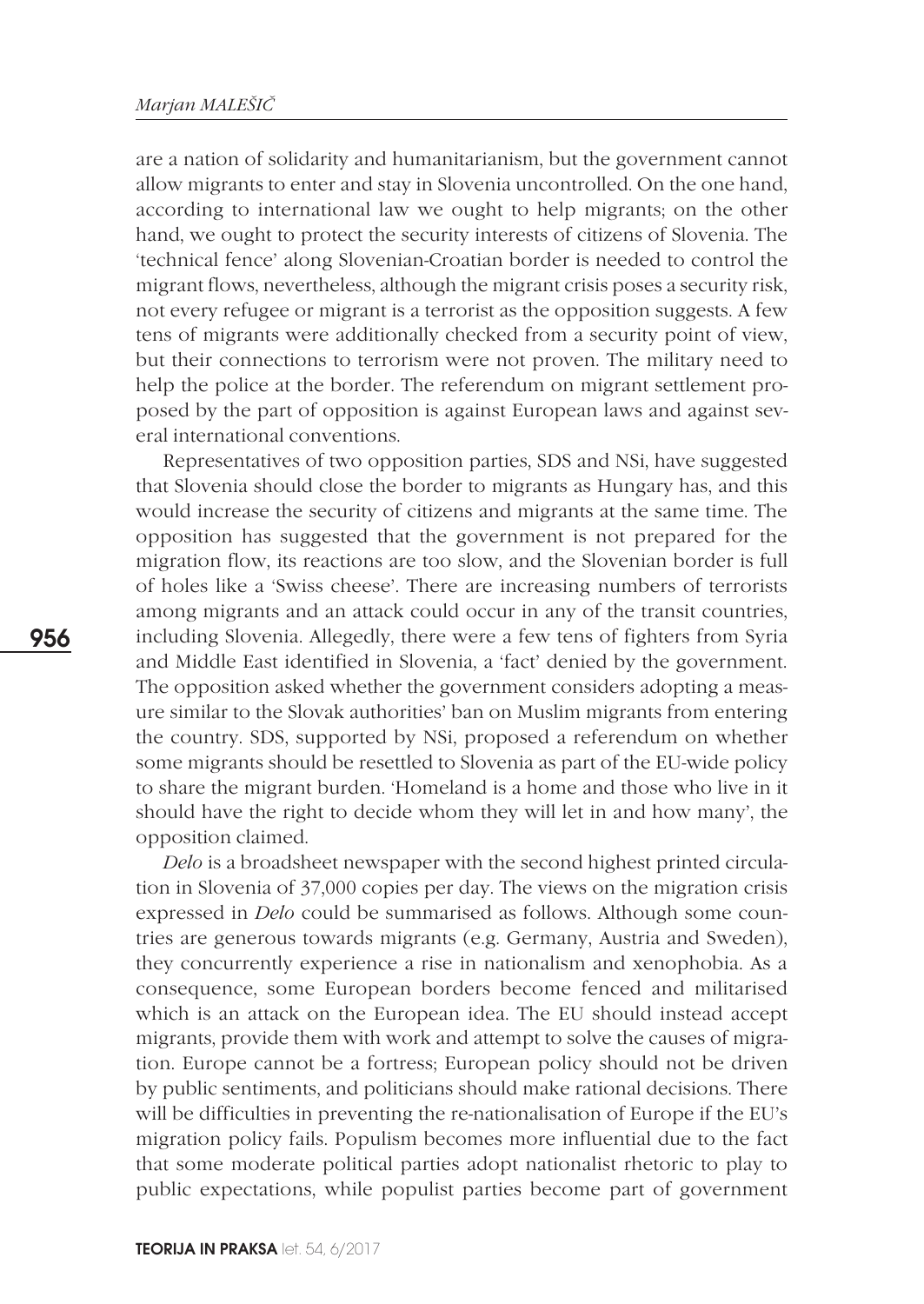coalitions with a much stronger right wing than has been the case in the recent past. Populism is a consequence of the manipulation of public fears. Europe is jointly responsible for the 25,000 victims who have died in the Mediterranean since 2000. We should not forget that migrants have names, faces, destinies, stories and futures and they cannot be treated 'as a nuclear waste'.

*Delo* also commented on the attitude of some European leaders towards migrations: Hungarian Prime Minister Victor Orban has become a European gatekeeper, a crusader who thinks he defends Europe against the 'Turkish invasion'. The treatment of migrants is inhumane and the police are misusing their powers when dealing with them. Orban has managed to build a razor-wire fence and to redirect migrant flows to Croatia and Slovenia. This policy is a consequence of historical myths developed by the European right. It's surprising that the restrictive migrant policy is supported by the Hungarian Church. 25 years after the fall of the 'iron curtain', Hungary has erected a new wall in Europe using the military, police and prisoners. On the other hand we should not forget that many Hungarians help migrants and have deep sympathies for them, a fact often neglected by the international media; the Czech President Zeman claimed the Muslim Brotherhood sponsored the current migration flow. They cannot attack Europe militarily but they can gradually conquer it through migration. Prime Minister, Bohuslav Sobotka criticised Zeman for holding extreme views and for collaborating with the extreme right; however he also rejected EU-defined migrant quotas, claiming that Brussels' insistence on these quotas strengthens radicals and hampers the European idea. The Slovak Prime Minister, Robert Fico, is adamant that migrations are connected to terrorism. Foreign Minister, Miroslav Lajčak, notes a huge discrepancy between the Slovak public opinion and the Brussels quota policy. Slovakia and Hungary sued the EU over migrant quotas which they argue were imposed on EU members. Poland formally accepted the first quota of 7,000; however, after the election victory of the right-wing coalition, the government rejected further burden-sharing.

According to *Delo*, internet forums in Slovenia were used to spread hate speech and xenophobia. Individuals and groups use a freedom of speech principle in order to spread hatred. Slovenia should accept migrants and should reject the jingoistic anti-migrant policy. Slovenes should remember their history and recognise that one third of the nation experienced migration or life as a refugee<sup>11</sup>. People in Slovenia should help refugees who not only need food and shelter but also social contact.

*<sup>11</sup> It is also important to stress that Slovenia has a history of accepting migrants. According to Slovenian Red Cross data, the country hosted more than 70,000 refugees, mainly from Bosnia and Herzegovina in the early 1990s (Utenkar, 2015).*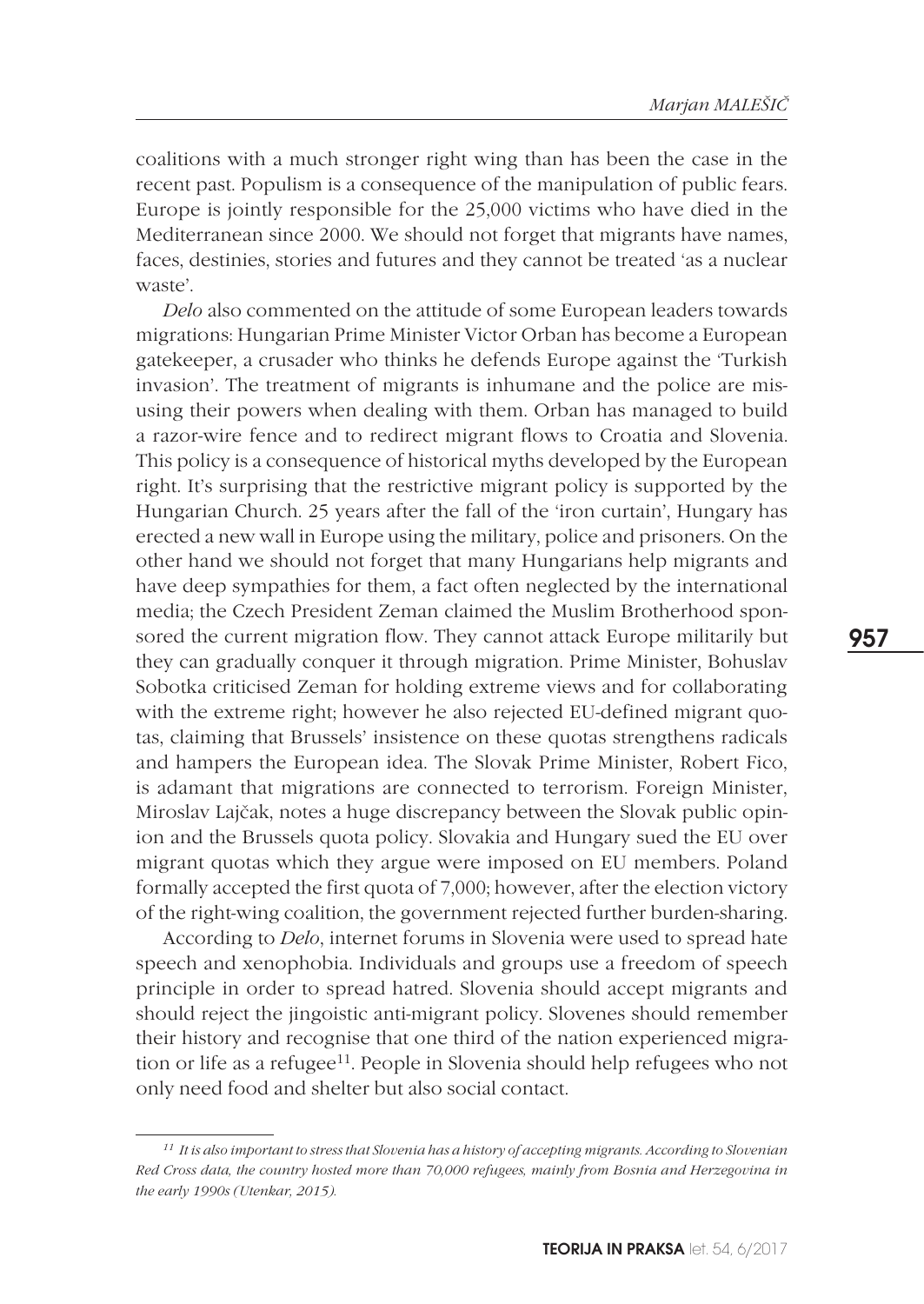According to government representatives, Croatia was supposed to announce the daily migrant flow heading to Slovenia, enabling Slovenia to control numbers. It is not manageable to accept 12,000 or 13,000 migrants per day, as was the case in late October and early November 2015. The government justified the erection of razor-wire fence along selected parts of the border by the need to direct and control migrant flows and not by a desire to close borders, as was the case in Hungary. The fence would prevent illegal migrations as stipulated by Schengen Agreement. The government response to migrations is sober, proportional and credible: it needs to safeguard the functioning of the state, to protect migrants and to provide security to its own citizens. *Delo* published Prime Minister Miroslav Cerar's statement that the government rejects extreme standpoints towards migrants and strives to find a balance in solving the problem, taking into account absorption capacity and security, and values such as humanity and solidarity. 'To be a refugee doesn't mean you are criminal or a terrorist', the prime minister said.

The opposition by contrast argued that Slovenia was *de facto* no longer part of the Schengen regime. The government's migrant policy was insufficient and delayed, and a fence should have been erected much sooner. With the potential closure of German and Austrian borders, Slovenia might end up hosting up to 140,000 refugees. As reported in *Delo*, the political demonstration of the opposition parties named 'In the Defence of Slovenia' called for the protection of Slovenian culture and freedom. The mass invasion of radical Islam into Europe would mean the end of European culture, security and peace. Educated young people are leaving Slovenia every day whereas migrants are welcome to increase the voting basis for left-wing political parties. There are terrorists among migrants. The strongest opposition party (SDS) in the parliament proposed holding a referendum on limiting the settlement capacities for migrants (the move against a possible future EU quota policy), but this was supported only by NSi and therefore rejected by the majority of deputies. 'The import of migrants into Europe means its own destruction', was the main SDS argument.

#### *Analysis of social media*

SDS was also analysed separately due to its importance to Slovenian political life. As a party, it has recently led two government coalitions and is currently the main opposition party. It also enjoyed the most public support of all political parties in Slovenia during the migrant crisis. We have already discussed its migrant-related policy through our analysis of *Slovenske novice* and *Delo*, but further details can be seen through an analysis of Facebook, Twitter and the parliamentary transcripts of speeches made by SDS politicians. The analysis of the latter reveals that some SDS MPs called on the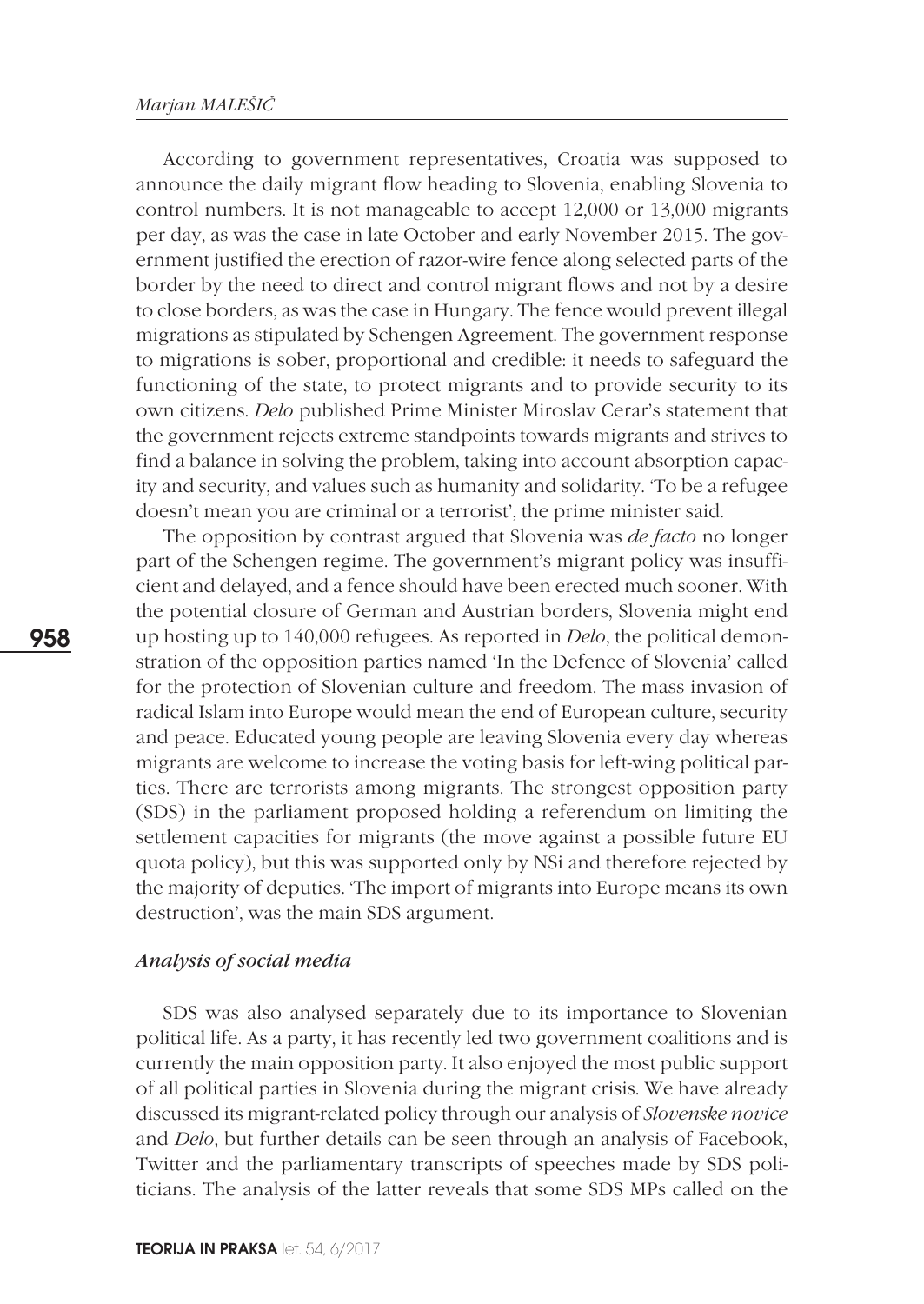government to assume a more restrictive policy towards migrants following the examples of the Czech Republic, Slovakia, Hungary and Poland. They called on parliament to adopt measures to limit the number of migrants. SDS MPs were concerned that the legislation was too favourable towards migrants and the migrant crisis may not only have security implications for the whole of Europe but several other negative effects, as well. One SDS MP claimed knowledge that the Egypt Air plane crash in the Mediterranean in May 2016 was a terrorist act and he implied that migrants were responsible for it. The migrant crisis is seen in the context of a conspiracy theory as 'social engineering' under the cover of 'false humanitarianism'. Turkey will lead the Islamic world that will conquer Europe, and anti-democratic Sharia Law will prevail in Europe. The migrant crisis is 'a managed system of destabilisation of Europe' and is 'an organised Islamic invasion to Europe'. Certain Arab countries have political objectives regarding the migrant crisis and provide funds to stimulate it.

The majority of migrants are not fleeing their homes because of war. Muslims are liars and they are required to lie by Taqya, a commandment to lie when conversing with non-Muslims<sup>12</sup>. This discrediting of migrants and refugees has been continued on Facebook and Twitter by the SDS leadership and its MPs. Migrants look for the highest social incomes in European countries, they have a lot of money, almost all of them are economic migrants, and perhaps only 20 per cent are 'true refugees'13. Many of them were young men who should be fighting for freedom in their countries. The SDS representatives have also discredited the Slovenian politicians and citizens who support migrants: they ought to accept refugees into their own homes if they like them so much.

As far as security is concerned, the borders should be closed, and control should be rigorous because this is the greatest security issue since the independence of Slovenia in 1991. Hungarian Prime Minister, Orban, and his migrant policy is a role model for some of SDS MPs. The SDS also observes migrant flows as a long-term problem and calls for the problem to be solved at source.

## *Public opinion on migrations*

We also performed a secondary analysis of the available survey data to check whether there had been any change in public opinion as a consequence of the media and political discourse on migrants. The survey of

*<sup>12</sup> Evidently this was a simplification and manipulation; in fact, Muslims are allowed by Taqya to not to tell the truth about who they are if their life is threatened.*

*<sup>13</sup> It is often stressed that the 'true refugees' were those from Bosnia and Herzegovina in the early 1990s and those from Ukraine in recent years.*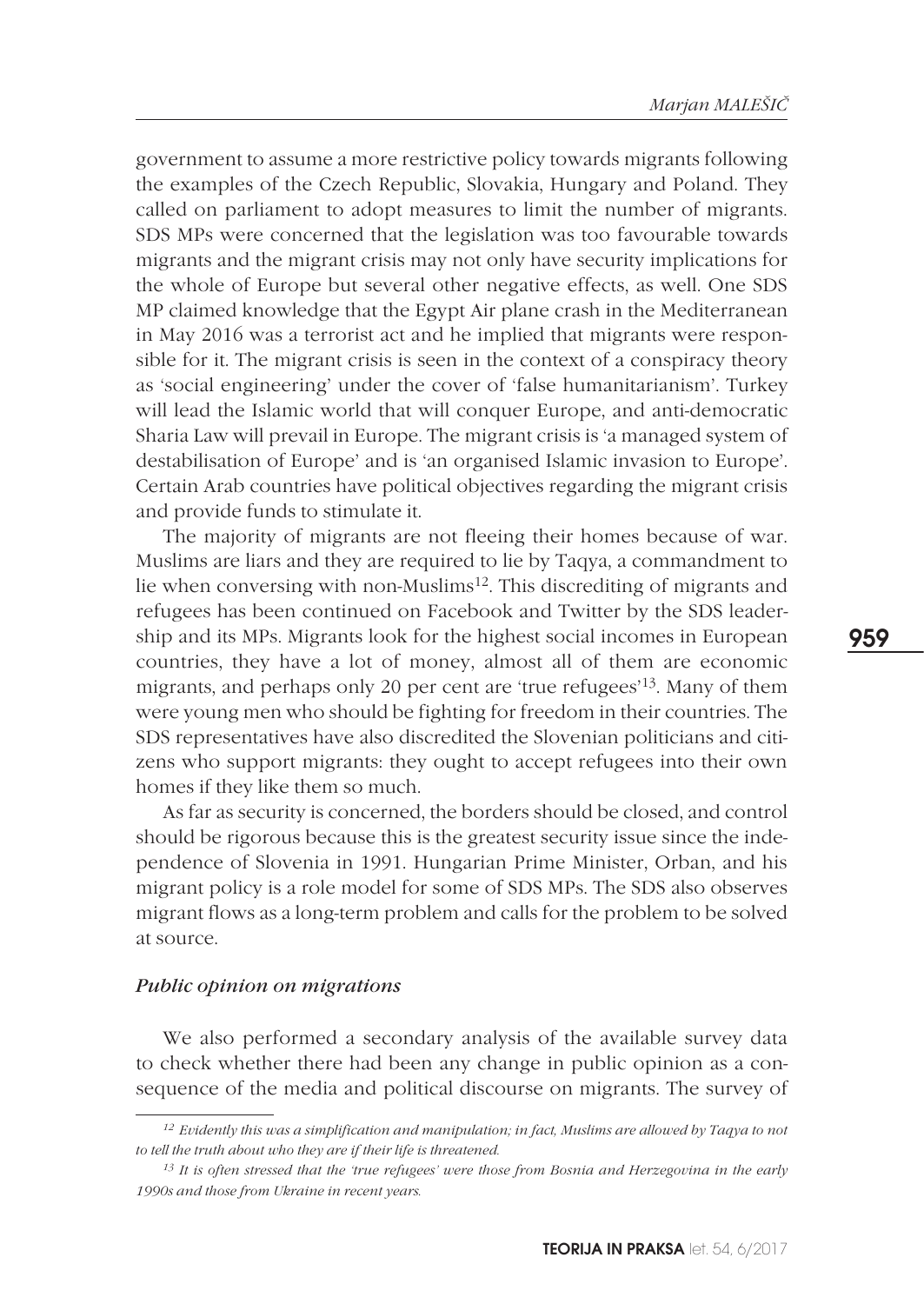the Institute of Social Sciences, University of Ljubljana, revealed that the Slovenian public's two main sources of concern were the social-economic crisis (lower living standards, unemployment, increased poverty etc. – 79 per cent of answers 'I'm very concerned' and 'I'm fairly concerned') and mass migrations (refugees, illegal migrants and economic migrants – 76 per cent). The level of concern about mass migrations was significantly higher than the following concerns: concern about natural disasters – 49 per cent; man-made disasters – 48 per cent; terrorist attacks – 48 per cent; and armed conflict – 45 per cent (Faculty of Social Sciences, 2016). Being strongly afraid of migrants – more than of terrorist attacks – is a paradox if migrants really were the potential perpetrators of terrorist attacks as many politicians have alleged.

*Delo* commissioned several public opinion surveys during the migrant crisis at *Delostik*. At the beginning of the crisis in September 2015, only 10 per cent of respondents feared mass migrations; whereas by the end of January 2016, the percentage had reached 33. More than half of the population rejected the construction of a migrant camp in their own locality. Mass migrations were seen predominantly as a humanitarian and security problem, respectively (67 per cent). 71 per cent of respondents criticised the way the EU had dealt with the crisis, whereas only 41 per cent criticised the way Slovenia had dealt with the crisis. Two thirds of respondents thought that one million migrants were too much for Europe to absorb. In a survey conducted on 20 February 2016, a majority of respondents (54 per cent) supported the policy of drastically restricting migrant flows into Europe, and the same portion agreed to close the Macedonian-Greek border to migrants. Both elements of the abovementioned migrant policy were rejected by only one quarter of respondents. The main problems facing the EU were considered to be: unemployment (32 per cent); the increasing number of refugees (20 per cent); the increase in political extremism (14 per cent); and global warming (13 per cent). In March 2016 when the migrant crisis in Slovenia was no longer acute, the majority of the population (53 per cent) reported that they would not object to a migrant camp in their own locality. Concurrently, 61 per cent of respondents accepted the EU quota of migrants assigned to Slovenia<sup>14</sup>.

The cross-tabulations of *Delostik's* abovementioned surveys indicate that it is the younger generation (18–25 years) and older people (65+ years),

*<sup>14</sup> The survey of the Bertelsmann Foundation conducted in mid-February 2016 (28 EU countries, N=11,410) revealed that the majority of EU citizens (79 per cent) supported the fair distribution of asylum seekers in all 28 EU member states. On average, the population of 'old' EU members was much more supportive of fair distribution than in 'new' members (85 per cent compared to 54 per cent). The similar portion of EU population (79 per cent) also expressed a desire for a common EU migrant policy (Bertelsmann Stiftung, 2016).*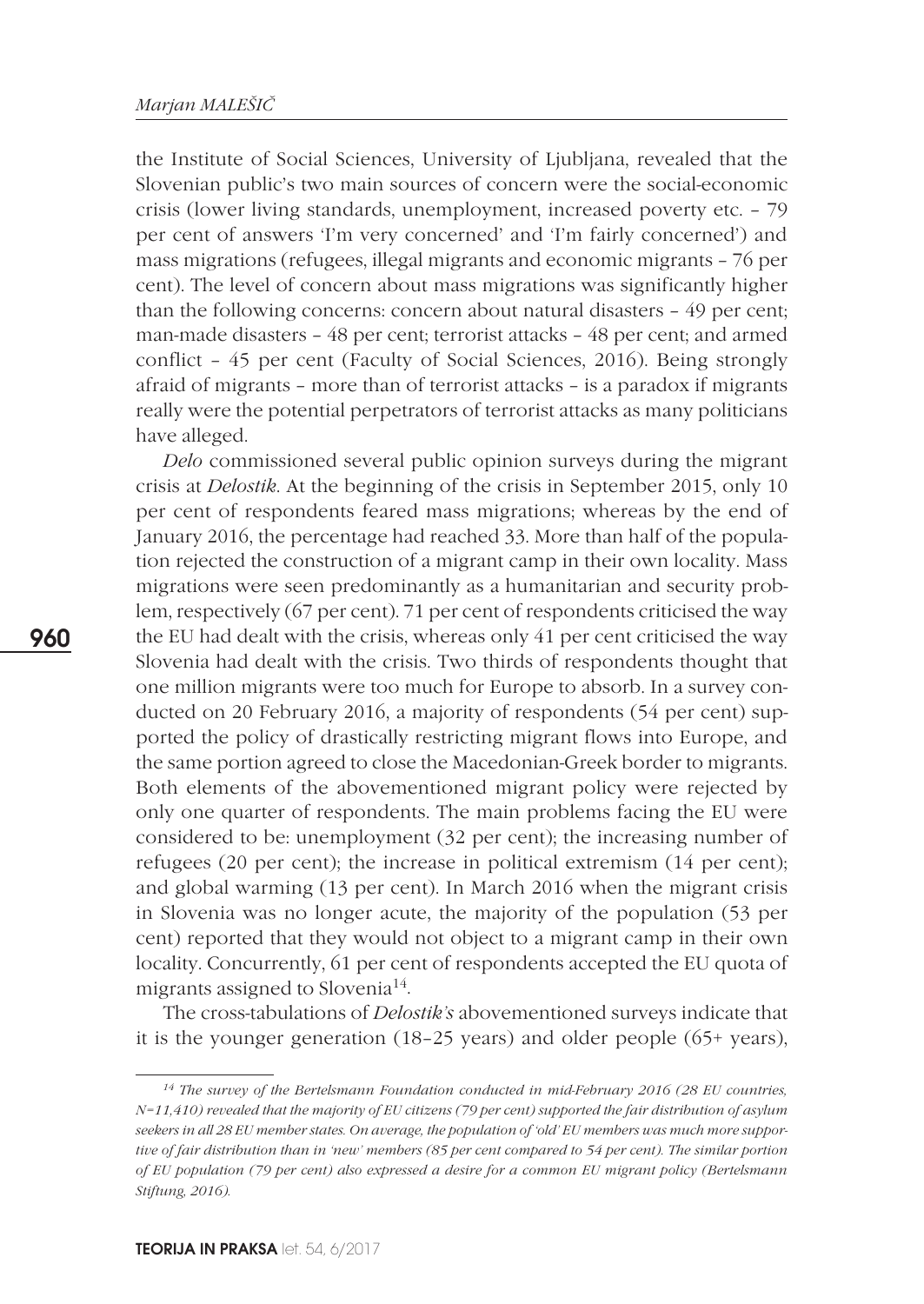the more educated, unemployed and women who are more tolerant and express greater solidarity with migrants than other segments of the population. Observed from the political perspective, the supporters of SDS favour a restrictive migrant policy, whereas supporters of the United Left are the most tolerant and express the most solidarity with migrants.

Monthly public opinion polls commissioned by the Radio Television Slovenia at *Ninamedia*, to analyse the popularity of political parties ('Which political party would you vote for if the elections were held next Sunday?'), and the popularity of individual politicians and the government, reveal that the two strongest political parties, the main opposition party, SDS, and the main government coalition party, SMC (Modern Centre Party), were equally popular from August to November 2015 (each polling 15 per cent). At the peak of the migrant crisis, SDS was much more popular than SMC. Namely in December 2015 (16 versus 10 per cent), in January 2016 (18 versus 12 per cent), in February (21 versus 9 per cent), in March (17 versus 10 per cent) and in April, 2016 (17 versus 10 per cent). In May 2016, the polling ratio between SDS and SMC was 12 versus 9 per cent, meaning that the end of the migrant crisis in Slovenia had brought about the gradual renormalisation of political preferences.

## Discussion

The selection of news in *Slovenske novice* appears to have been partly sensational, involving frequent reporting of migrant-related incidents and accidents. While we cannot say that the newspaper was biased as far as the migrant crisis is concerned, it did emphasise the problems caused by migrants (sex scandals, fights with state officials, fights among themselves, camps set on fire, murders etc.); but it also emphasised the problems encountered by migrants (the disasters in the Mediterranean, the difficulties of pregnant women, migrants abuse by police and military, poor nutrition and unhygienic conditions in camps etc.). The news and reports were brief and they concentrated on crucial facts based on statements from government and local authorities, opposition, security structures, humanitarian organisations, and civil society in general. Comment was absent and interviews rare. When reporting from the parliament, *Slovenske novice* covered all the relevant aspects of the discussion about migrants. The newspaper often also summarised the reports of foreign media and news agencies. We can say that the newspaper adopted an episodic news frame, applying reports about individual events without either over generalising or explaining the broader context.

On the basis of the content analysis, we cannot say that *Slovenske novice* has an editorial agenda either *pro* or *contra* migrants. Neither can we 961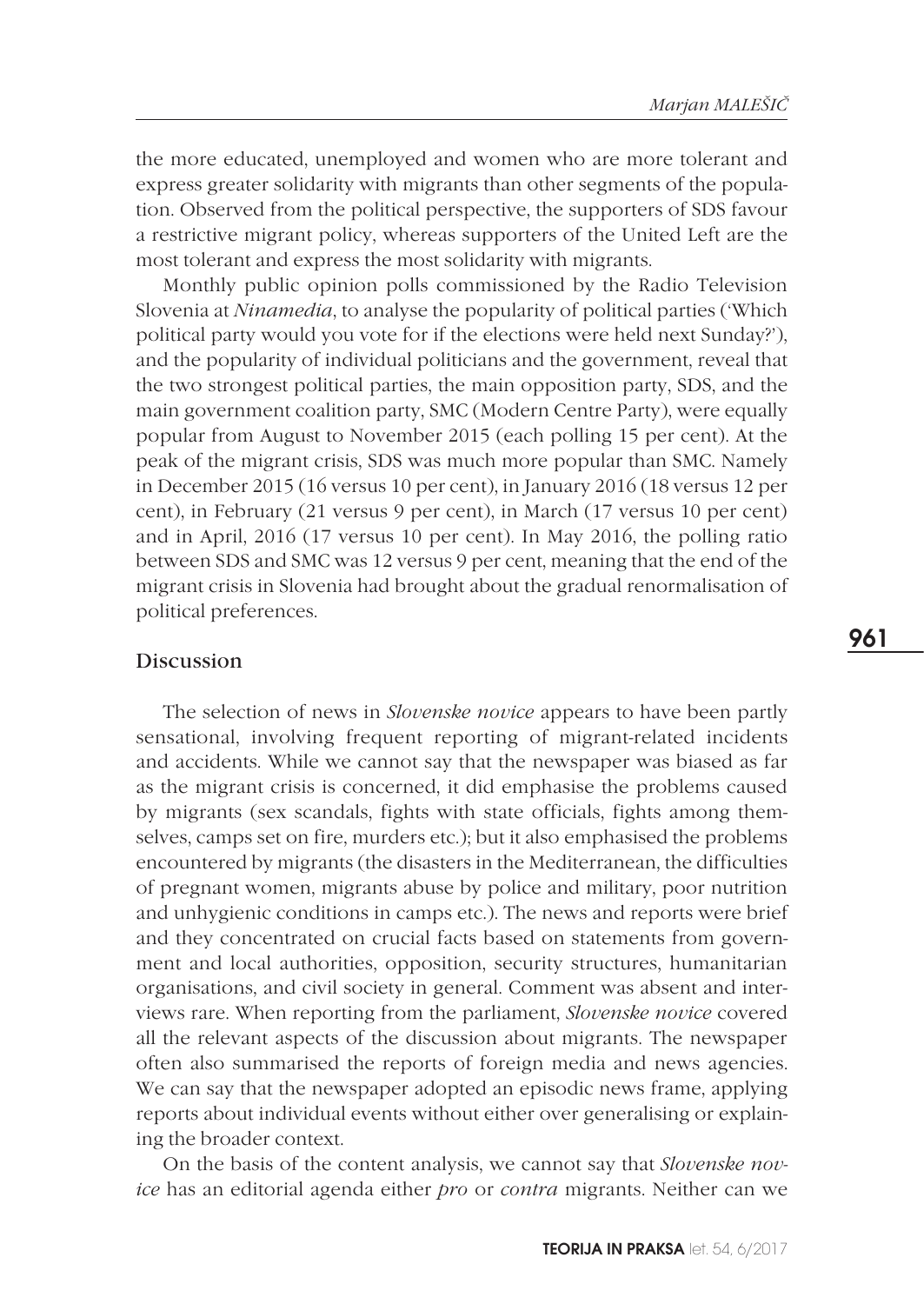say that its editorial policy has directly contributed to the securitisation of migrations. All we can say is that the newspaper summarised various views on the migrant crisis, and some of these views were rather radical in terms of security framing. However the paper also offered migrant-friendly opinions to the readers.

As far as *Delo's* reporting on the migrant crisis is concerned, it used a variety of forms to present the migrant crisis to its readers, ranging from reports to commentaries, statements and interviews. The latter involved mainly foreign and international personalities as well as some domestic interviewees. The selection of foreign interviewees steered the discourse in a humanistic and liberal direction, whereas the domestic interviewees predominantly, but not exclusively, covered the operational aspects of resolving the migrant crisis in Slovenia and in EU.

The articles published by *Delo* were much longer and analytical compared to those published by *Slovenske novice*. The perspective on the migrant crisis was not only national but simultaneously European and global. The analysis of individual articles reveals that the current migrant crisis was a consequence of the great powers' policy in Afghanistan, Iraq and Syria. The great powers managed to destabilise individual countries as well as the entire region. Apart from geopolitical causes of mass migrations, one should also take into account the economic and environmental causes. The West must deal with the causes of the migrant crisis otherwise there will be no long-term solution. On several occasions, *Delo* announced that mass migrations are likely to remain an ongoing problem. A thematic news frame was adopted by *Delo* in terms of contextualising individual events and deriving general conclusions on the basis of this.

*Delo* reported on and commented on migrants predominantly from the humanistic point of view, while the attempts of securitising them were criticised. *Delo* also reported much criticism of EU migrant policy and the migrant policy of individual states, especially Hungary, other Visegrad Group countries and Croatia. The newspaper warned of the international laws on migrations and human rights in general, and the legal responsibilities of states and international organisations. *Delo* unmasked the hypocrisy and paradox of the right-wing political narrative in Europe: while advocating the struggle for Europe and Christianity against Islamic migrants, they were at the same time undermining the values of solidarity, open society, humanism, humanitarianism and multicultural society. *Delo* warned that migrants had become part of the internal political struggle in Poland, France, Switzerland, Slovenia, Germany, Austria and Croatia.

The attitude of the government and the opposition towards the migrant crisis was reflected in the reports of both *Slovenske novice* and *Delo*. The Government wanted to appear to assume a balanced attitude towards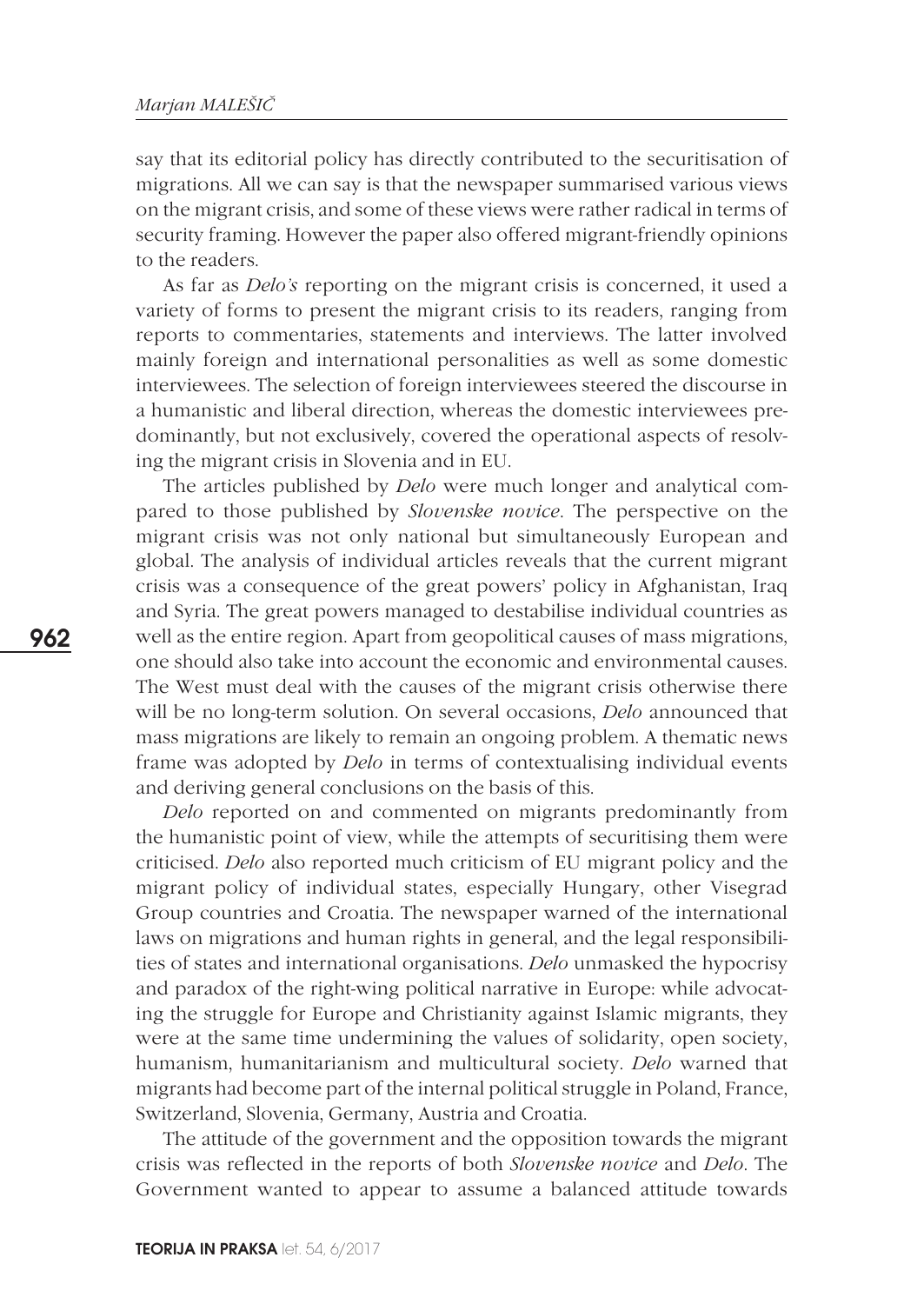migrants while taking steps to control the flow of people. The main fear was that Austria and Germany might close their borders and that a lot of migrants would remain in Slovenia. In the process of framing its measures to manage the migrant crisis, the government (with the support of parliament) 'militarised' the border control, and used the euphemism of 'technical hurdles' to refer to the razor-wire fence, and 'the direction of migrant flows' to refer to the harsh control at the borders and the restriction on migrants numbers. The government did not attempt to frame all migrants in the security context: although it stressed the importance of security, it also rejected the over-securitisation of migrants claiming that the vast majority of them were not a threat; only a few tens of them were additionally checked for security reasons.

The representatives of the opposition parties, SDS and NSi, sought to alarm people and influence their feelings on security in relation to the migrant crisis. They then created their own proposals for a restrictive migrant policy. The latter was rather xenophobic and nationalistic, ignoring international and national legislature, as well as EU decisions. Claiming that the closure of state border would increase security of migrants was a *contradictio in adiecto*. Claiming that the majority of migrants were economic migrants and concurrently that they were 'full of money' was contradictory. The data used to prove the view expounded by SDS was exaggerated. The poor prognosis for the development of the crisis in terms of securitisation was a logical consequence.

The SDS' efforts to securitise migrants were evident from the way it framed them in the printed media, social media and in the parliamentary discussion. The SDS sought to deprive refugees of any legitimacy, claiming that most refugees were economic migrants; it linked migrants with terrorism, although terrorist attacks were mostly perpetrated by indigenous people and occurred as often prior to the migration crisis as afterwards, and its insinuations that migrants were involved in terrorist activities was without any proof; it emphasised the security dimension of the migrant crisis for the transit and host countries while ignoring the security concerns of the migrants themselves; it emphasised the need to introduce extraordinary security measures against migrants; and its various proposed political and legal solutions crossed the boundary of normal political procedure and contravened both domestic law and EU policy. This framing was mirrored in the selective information dissemination, biased statements, simplifications, the creation and consistent use of schemas, and exaggeration.

The Slovenian public feared mass migrations and accorded them a strong security meaning. Although other factors also determined the popularity of political parties in Slovenia (economic issues, social welfare policy, internal political dynamics, international policy aspects…), we can say that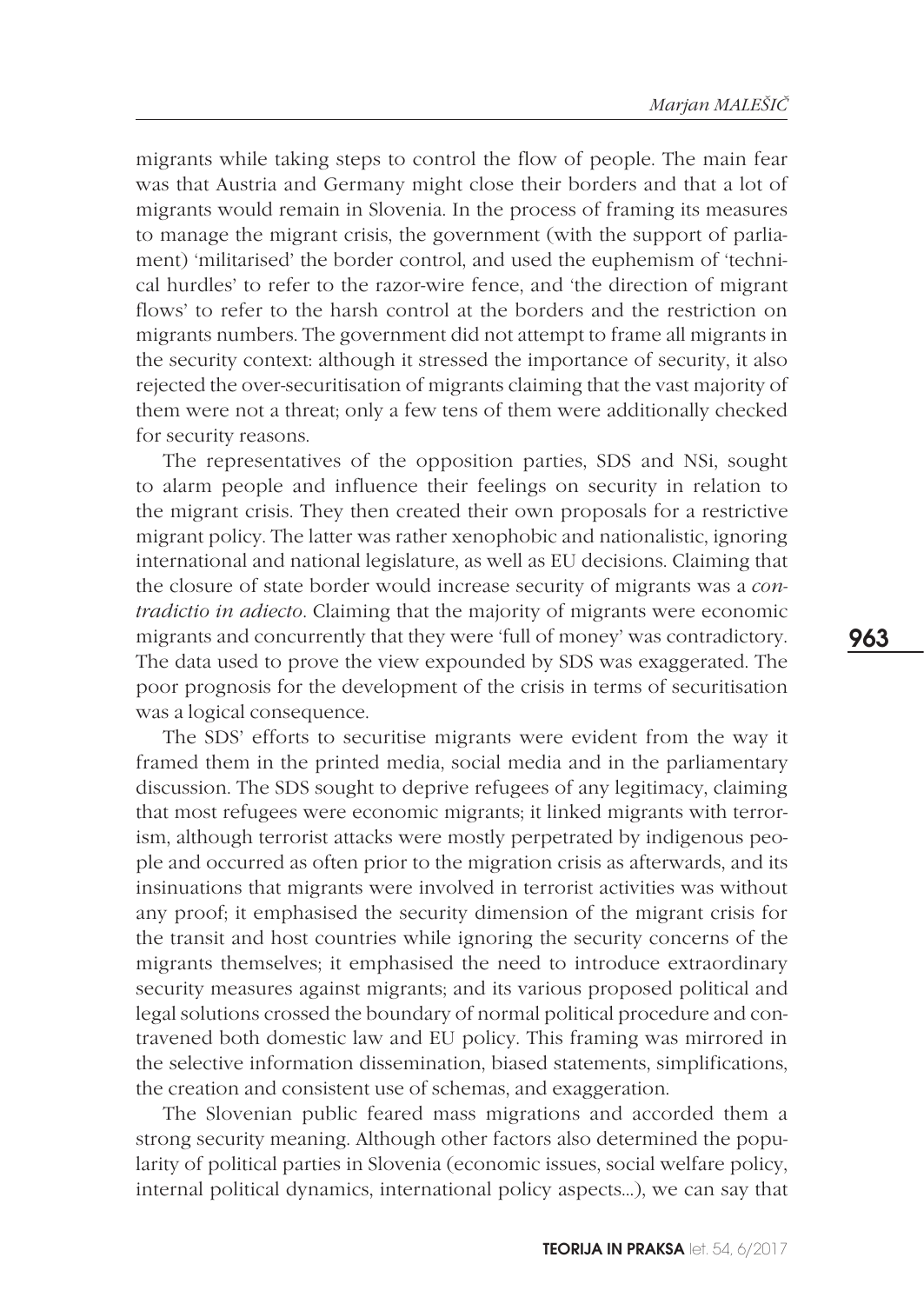a party's attitude towards the migrant crisis and its proposed solutions to the crisis had an impact on its popularity – this was especially the case for the two dominant political parties, SMC and SDS. The latter managed to attract citizens by its radicalised and securitised attitude towards migrants. However, it is interesting to note that, despite the fact that SDS gained political momentum during the migrant crisis, its representatives were far from being the most popular politicians in the country. SDS representatives were at the very bottom of the list of top 22 politicians in Slovenia and the party president even dropped off the list at the beginning of 2016.

## Conclusion

The recent migrant crisis in Europe has reinforced the debate on the mass migrations-security nexus. Several hypotheses were developed in order to explain that nexus; however it appears that different theoretical attempts emphasised different aspects of the problem. Our brief overview of the various approaches to the migration-security nexus reveals a number of different approaches: some analysts emphasise the security concerns of the transition/host states, their citizens and regions; some are preoccupied with the threats posed to the migrants themselves; while others take into account both aspects. If we continue to 'reconcile' the various approaches, this time using the case of migrants primarily coming from the MENA region to the EU, we could form a *dynamic migrations-related security continuum* that begins with the violence or other coercive factors causing the insecurity of people who are forced to leave their home country. Next, there are the potential 'human security' issues in the refugee camps in the neighbouring countries (countries of first resort), which often suffer from poor hygiene and medical conditions, malnutrition, excess temperatures of heat and cold, and psychological pressure. This is followed by migrants often coming into contact with organised crime groups (smugglers, people traffickers) who provide illegal and extremely dangerous transportation across the Mediterranean<sup>15</sup>. Again they face migrant camps or continue their dangerous and uncertain journey through the Balkans and Central Europe. A great many migrants have the potential to destabilise some countries along their way, for example in Turkey, Greece, Macedonia, Serbia, Hungary, Croatia and Slovenia. There are also several border control and sovereignty-related issues to be taken into account. In their destination countries, migrants may experience social marginalisation; some of them may be easy prey for

*<sup>15</sup> As reported by Reuters using data from the International Organisation for Migration (IOM), around 3,700 migrants died trying to cross the Mediterranean in 2015. In April 2015 alone, there were 1,250 deaths. 4,636 victims were reported by the IOM from 1 January 2016 to mid-November of 2016 (Nebehay, 2016). This is a major security problem.*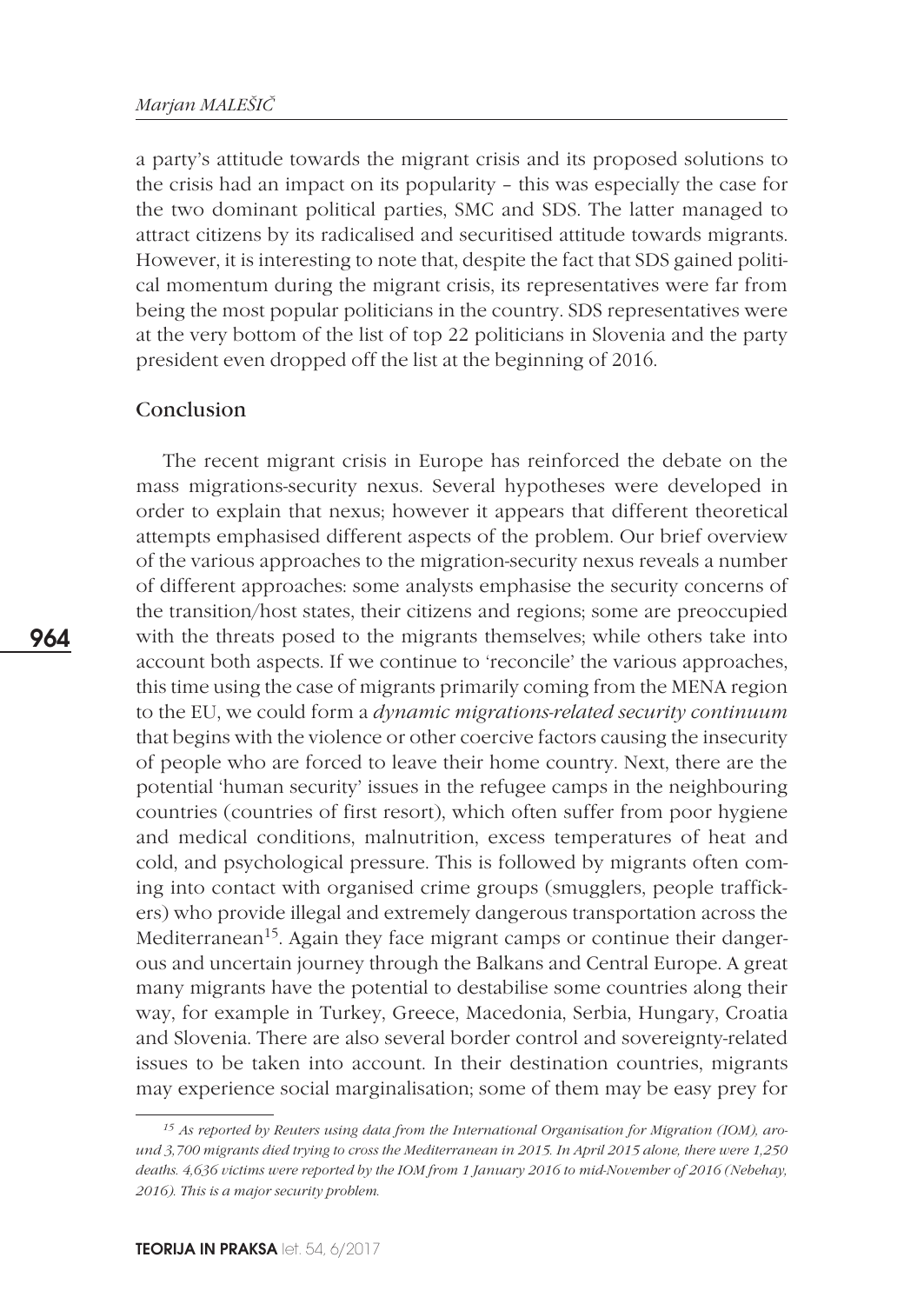organised crime groups; and they may also become radicalised in terms of ideology and/or religion, and in some individual cases become susceptible to recruitment by terrorist groups. The continuum strives to achieve a balanced view of the migration-security nexus, taking into account the legitimate security concerns of all key actors: The transit and host countries and their populations, and the migrants themselves. The balanced view is *a conditio sine qua non* of objectivistic approach to the migrant crisis.

We took the theoretical considerations as the basis for an empirical analysis of the securitisation using framing of mass migrations in Slovenia during the period 2015–16. To answer the initial research questions, we took a holistic view of the subject. Our analysis reveals that the editorial policies of two Slovenian dailies, *Slovenske novice* and *Delo*, did not manipulate the securitisation issue by using framing. Arguably, *Slovenske novice* indirectly influenced it by reporting on the various incidents and accidents related to migrants. The newspaper was at times sensationalist but not intentionally biased. On the other hand, *Delo* attempted to de-securitise migrations, arguing for a legal, humanistic, human rights and liberal-values approach to reporting on and commenting on the migrant crisis.

The Slovenian government was balanced in terms of taking into account the legal rights of migrants, especially of refugees, and the legitimate security concerns of its own citizens at least at the declaratory level. In practice however, several restrictive measures were applied: the erecting of razorwire fence along the border with Croatia; limitations set on the daily incoming numbers; harsh border control; and the 'militarisation' of the national border. These extraordinary measures contributed to the securitisation of migrations, despite the government's migrant-friendly rhetoric. Some opposition parties, especially SDS, were the frontrunners in the migrations securitisation process using framing. They advocated closing the borders in order to increase the security of citizens; they exaggerated reports of terrorists being among the migration flows; they called for the protection of Slovenian culture and freedom against the invasion of radical Islam; and they warned of the imminent destruction of Europe if the migration flows did not cease. The SDS employed selectivity, simplification and exaggeration in order to securitise the migration crisis. Many of their 'concerns' have since proved groundless.

It seems that the Slovenian public at least to a certain degree bought into the SDS's framing (attitude and ideas) of migrants, as evidenced by the fact that the public perception of migrants as a security threat increased while the SDS gained significantly greater public support during the migrant crisis compared to other political parties. Moreover, we could identify no other significant events during the period of time analysed that could have caused this shift in public opinion.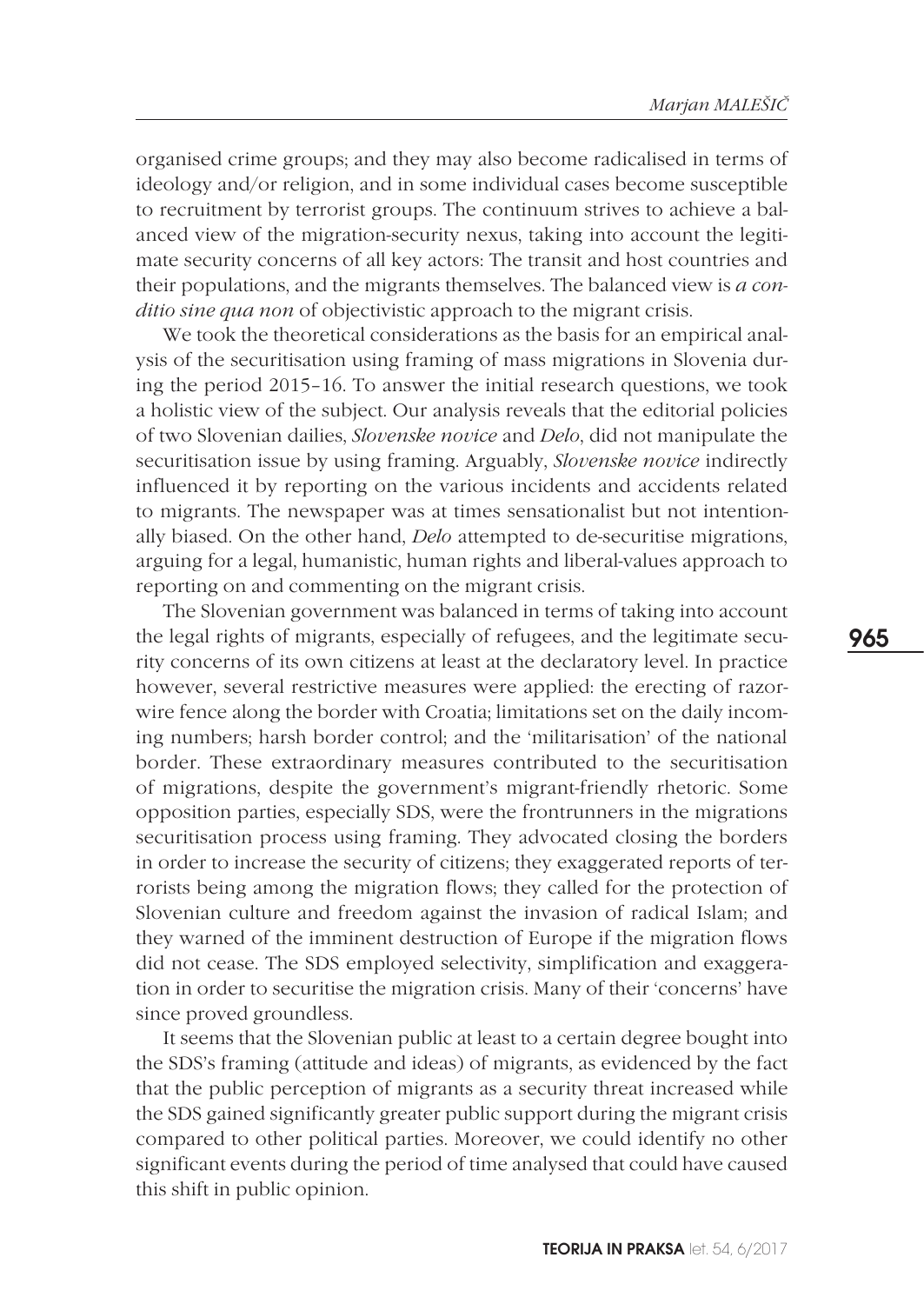#### BIBLIOGRAPHY

- Adamson, Fiona B. (2006): Crossing Borders: International Migration and National Security. International Security 31 (1): 165–199.
- Barelson, Bernard (1971): Content Analysis in Communication Research. New York: Hafner Publishing Company.

Burgess, Peter J. (2011): Introduction: Security, Migration and Integration. In Burgess P. J., Gutwirth S. (eds.), A Threat Against Europe? Security, Migration and Integration. Brussels: VUBPRESS Brussels University Press, 13–15.

- Buzan, Barry, Ole Wæver O., Jaap de Wilde (1998): Security: A New Framework for Analysis. Lynne Rienner Publishers.
- Choucri, Nazli (2002): Migration and Security: Some Key Linkages. Journal of International Affairs 56 (1): 97–122.
- Druckman, J. N. (2001): The Implications of Framing Effects for Citizen Competence. Political Behaviour 23 (3): 225–256.
- Entman, Robert (1993): "Tree Beard". Framing: Toward Clarification of a Fractured Paradigm. Journal of Communication 43 (4): 51–58.
- Fierke, Karin M. (2007): Critical Approaches to International Security. Cambridge: Polity.
- Fiske, S. T. and S. E. Taylor (1991): Social Cognition. New York: McGraw-Hill.
- Goffman, Erving (1974): Frame Analysis: An Essay on the Organization of Experience. Cambridge, MA: Harvard University Press.
- Guild, Elspeth (2009): Security and Migration in the 21st Century. Cambridge: Polity Press.
- Hammarstad, Anne (2000): Whose Security? UNHCR, Refugee Protection and State Security After the Cold War. Security Dialogue 31 (4): 391–403.
- Hill, Dilys M. (1989): Human Rights and Foreign Policy. Principles and Practice. Southampton: MacMillan Press.
- Huysmans, Jeff (2006): The Politics of Insecurity: Fear, Migration and Asylum in the EU. London: Routledge.
- Iyengar, Shanto (1991): Is Anyone Responsible? How Television Frames Political Issues. Chicago: The University of Chicago Press.
- Jacobsen, Karen (1996): Factors Influencing the Policy Responses of Host Governments to Mass Refugee Influxes. International Migration Review 30 (3): 655– 678.
- Loescher, Gill (1992): Refugee Movements and International Security. Adelphi Paper 268. The International Institute for Strategic Studies, UK, 5–83.
- Lohrmann, Reinhard (2000): Migrants, Refugees and Insecurity. Current Threats to Peace? International Migration 38 (4): 3–22.
- Nebehay, Stephanie (2016): November Deadly for Migrants Crossing Mediterranean, IOM Says. Reuters (18. 11. 2016).
- Pinto, Vania Carvalho (2014): Exploring the interplay between Framing and Securitization theory: The case of the Arab Spring protests in Bahrein. Rev. Bras. Polit. Int. 57 (1): 162–176.
- Pinyol-Jimenez, Gemma (2012): The Migration-Security Nexus in Short: Instructions and Actions in the European Union. Amsterdam Law Forum 4 (1): 36–57.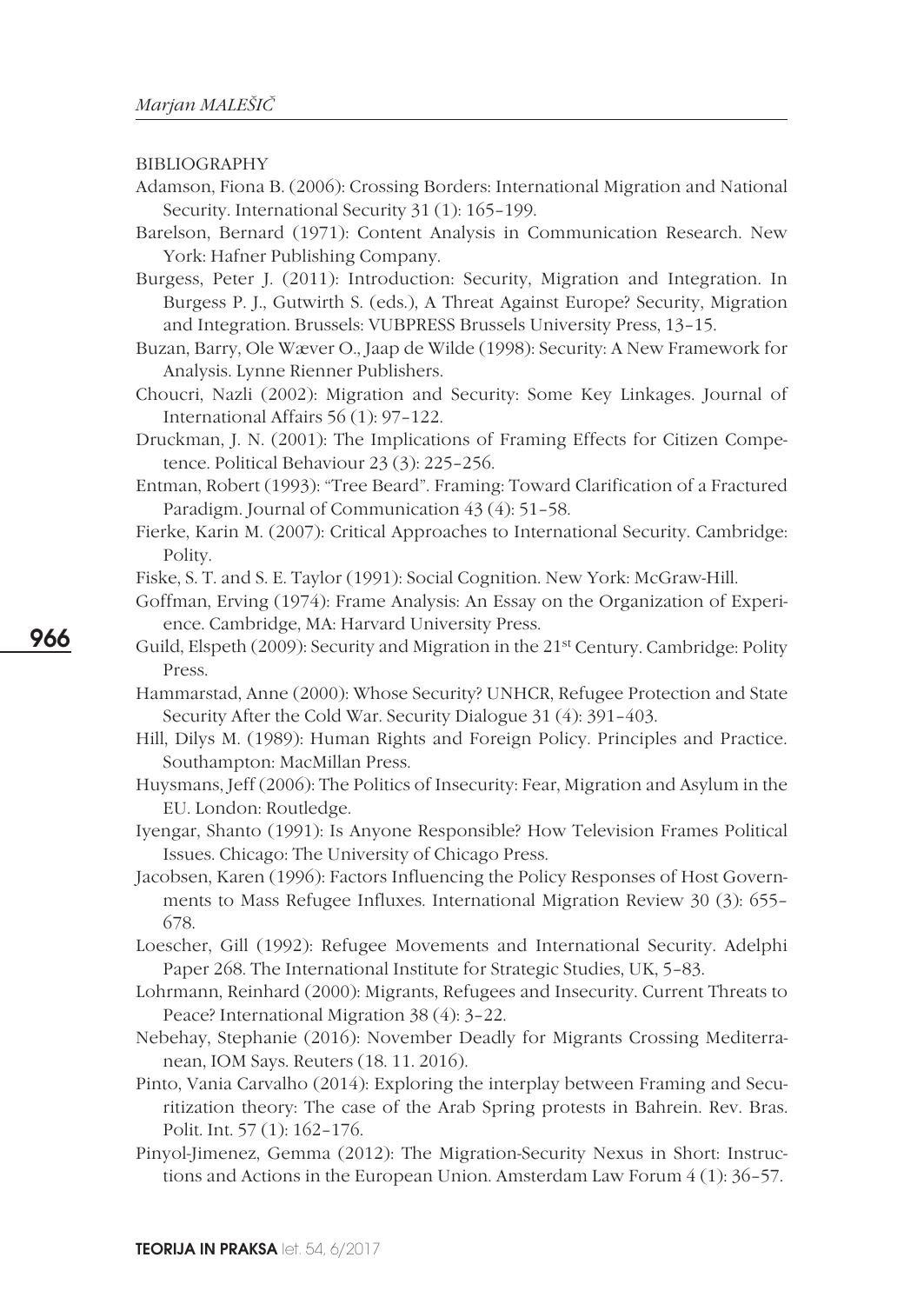- Rankin, Jennifer (2016): EU Refugee Crisis: Asylum Seeker Numbers Double to 1.2m in 2015. TheGuardian. Accessible at https://www.theguardian.com/world /2016/mar/04/eu-refugee-crisis-number-of-asylum-seekers-doubled-to-12-million-in-2015 (26. 2. 2017).
- Rystad, Göran (1992): History and the Future of International Migration. International Migration Review 26 (4): 1189–1199.
- Scheufele Dietram, A. and Shanto Iyengar (2014): The state of framing research: A call for New directions. Accessible at http://pcl.stanford.edu/research/2011/ scheufele-framing.pdf (25. 7. 2014).
- Simmons, A. D. (2006): Globalisation and its Effect on National Security. The Forum on Public Policy. Arnold, M. D. Accessible at http://forumonpublicpolicy.com/ archivesum07/simmons.pdf (15. 3. 2014).
- Snow, David A. and Robert D. Benford (1988): "Ideology, Frame Resonance, and Participant Mobilization". In Bert Klandermans, Hanspeter Kriesi, and Sidney Tarrow (eds.), From Structure to Action: Social Movement Participation Across Cultures. Greenwich, Conn.: JAI Press, 197–217.
- Tewksbury, David and Dietram A. Scheufele (2009): News framing theory and research. In Bryant, J. and M. B. Oliver (Eds.) Media Effects: Advances in Theory and Research. New York: Routledge, 17–33.
- Todor, Catalina, Filofteia Repez, Mihaela Postolache (2014): The European and National Dimension of the Actual Migration. Legislative and Security Aspects. Contemporary Readings in Law and Social Justice 6 (1): 230–237.
- Utenkar, Gorazd (2015): V Sloveniji je že bilo 70,000 beguncev (There were already 70,000 of refugees in Slovenia). Delo (2. 3. 2017). Accessible at http://www. delo.si/nedelo/v-sloveniji-je-bilo-ze-70-000-beguncev.html (5. 3. 2017).
- Vezovnik, Andreja (2017): Securitizing Migration in Slovenia: A Discourse Analysis of the Slovenian Refugee Situation. Journal of Immigrant & Refugee Studies (published online 2 March 2017) 0 (0): 1–18.
- Weiner, Myron (1990): Security, Stability and International Migration. Massachusetts: MIT.
- Weiner, Myron (1993): Security, Stability and International Migration. In. Weiner M. (ed.) International Migration and Security. Boulder: Westview Press, 1–27.
- Weiner, Myron (2011): Redefining Security. In Hughes C. W., Meng A. Y. (eds.) Security Studies: A Reader. London, New York: Routledge, 253–265.

**SOURCES** 

- Bertelsmann, Stiftung (2016): Survey on EU migrant quotas. Accessible at https:// www.bertelsmann-stiftung.de/…/eupinions (10. 1. 2017).
- EU-Turkey Statement, 18 March 2016. Accessible at http://www.consilium.europa. eu/en/press/press-releases/2016/03/18-eu-turkey-statement/ (26. 7. 2017).
- Faculty of Social Sciences (2016): Stališča o varnosti (Standpoints on Security), Defence Research Centre and Public Opinion Research Centre, Institute of Social Sciences. Ljubljana: University of Ljubljana.
- IOM. Key migration terms. Accessible at https://www.iom.int/key-migration-terms (8. 6. 2017).

967